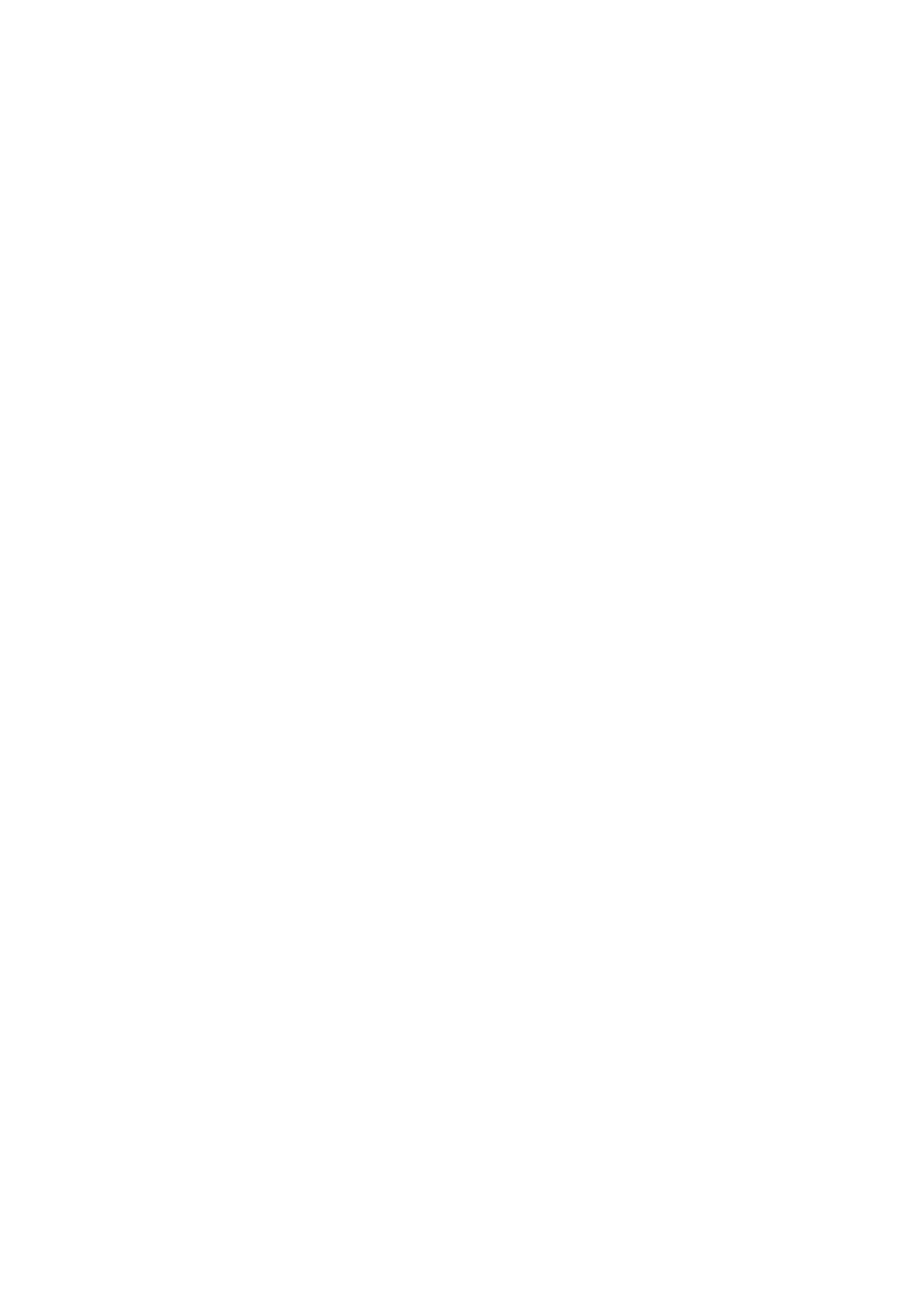

# **The government response to Charlie Taylor's Review of the Youth Justice System**

Presented to Parliament by the Lord Chancellor and Secretary of State for Justice by Command of Her Majesty

December 2016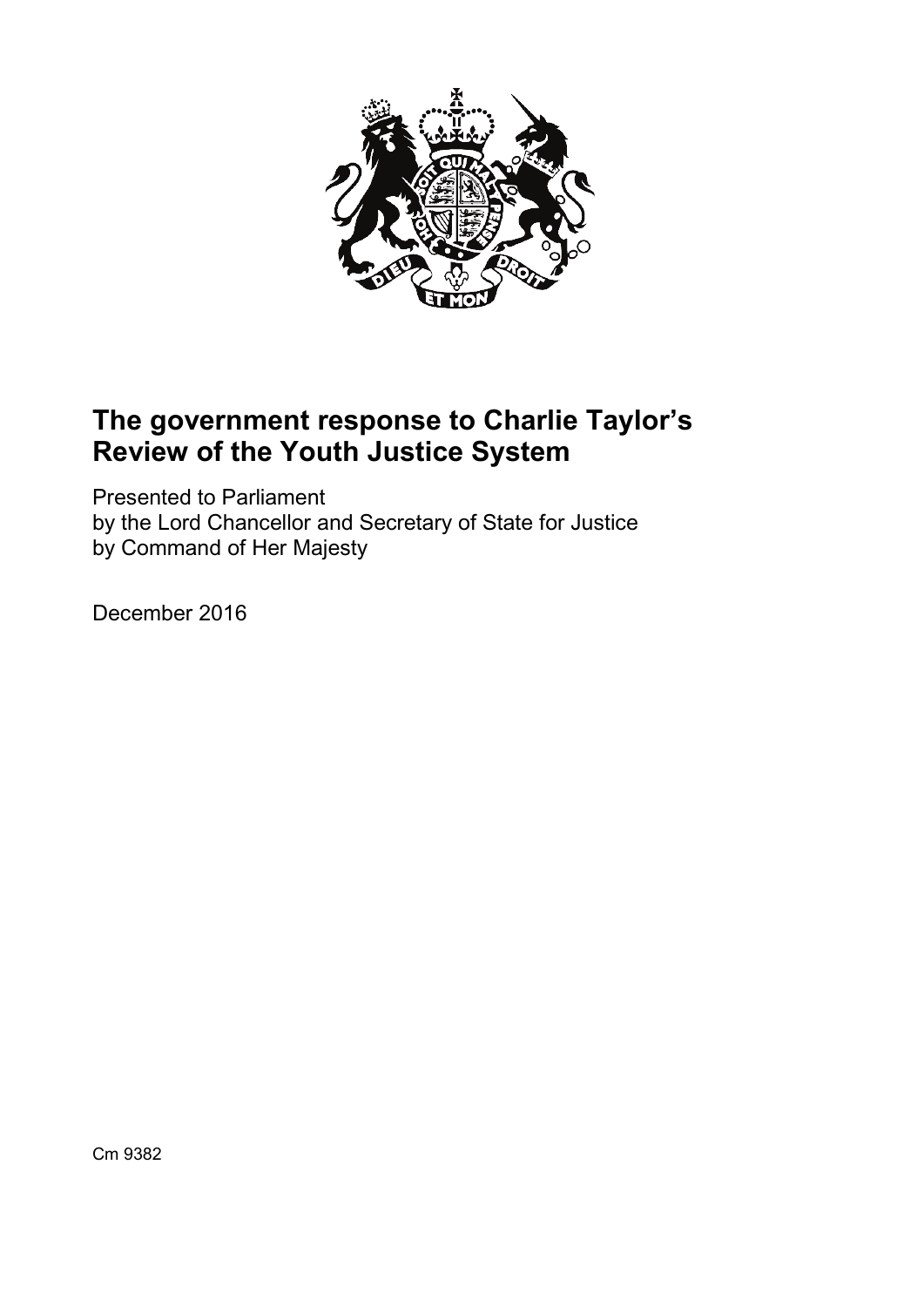

#### **© Crown copyright 2016**

This publication is licensed under the terms of the Open Government Licence v3.0 except where otherwise stated. To view this licence, visit nationalarchives.gov.uk/doc/open-governmentlicence/version/3 or write to the Information Policy Team, The National Archives, Kew, London TW9 4DU, or email: psi@nationalarchives.gsi.gov.uk.

Where we have identified any third party copyright information you will need to obtain permission from the copyright holders concerned.

This publication is available at www.gov.uk/government/publications

Any enquiries regarding this publication should be sent to us at Correspondence-YJPU@justice.gov.uk

Print ISBN 9781474139472 Web ISBN 9781474139489

ID 06121611 12/16

Printed on paper containing 75% recycled fibre content minimum.

Printed in the UK by the Williams Lea Group on behalf of the Controller of Her Majesty's Stationery Office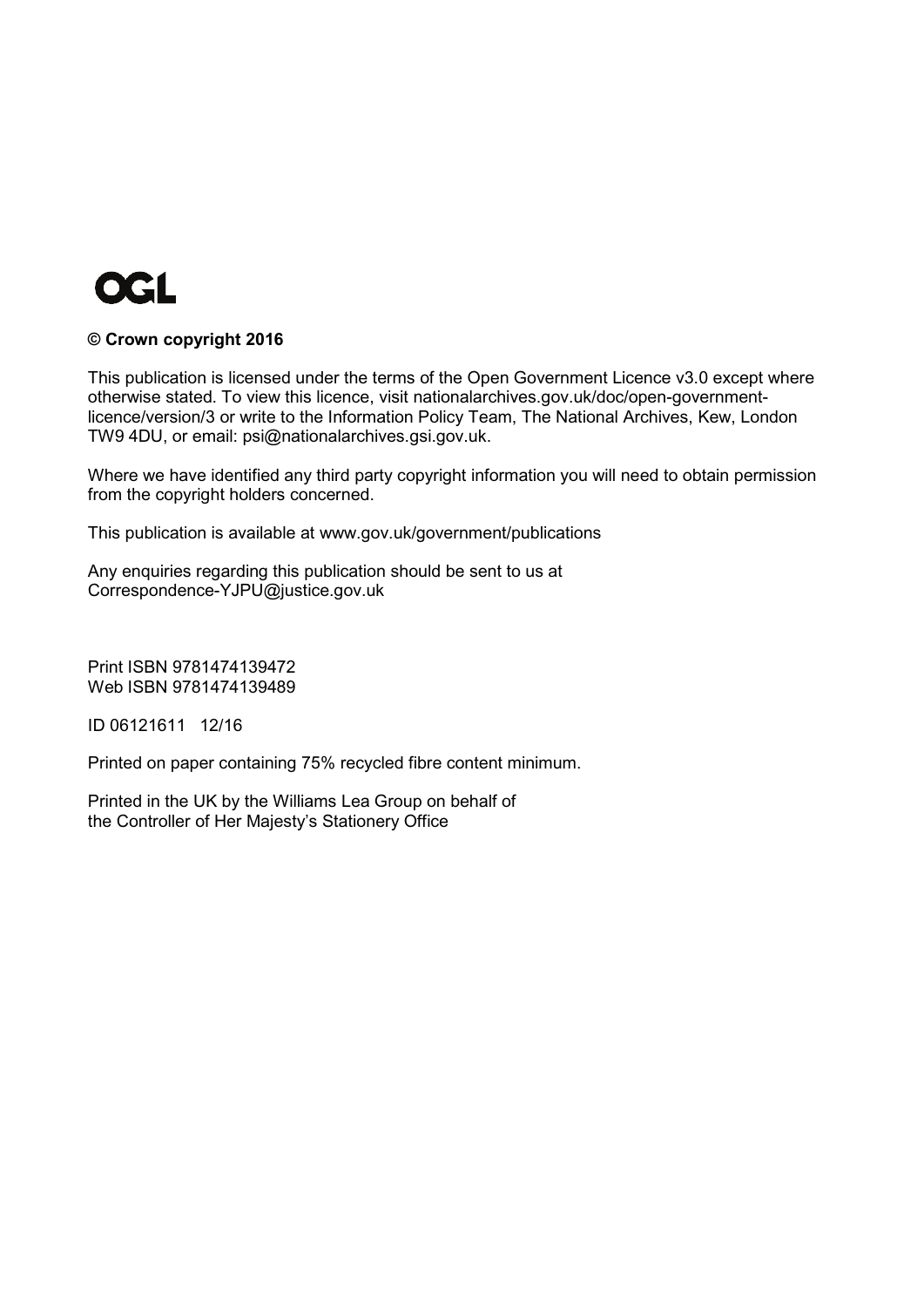# **Contents**

| <b>Introduction</b>                                                                                         |    |
|-------------------------------------------------------------------------------------------------------------|----|
| <b>Executive Summary</b>                                                                                    | 4  |
| <b>Chapter 1: The right framework for improvement</b>                                                       | 7  |
| <b>Chapter 2: Tackling Offending</b>                                                                        | 14 |
| Prevention and early intervention                                                                           | 14 |
| Police contact with children and young people                                                               | 16 |
| Courts                                                                                                      | 17 |
| Sentencing                                                                                                  | 19 |
| <b>Criminal Records</b>                                                                                     | 21 |
| <b>Chapter 3: Improving youth custody</b>                                                                   | 22 |
| Improving education and supporting young people into apprenticeships, training<br>and employment on release | 24 |
| Improving health                                                                                            | 26 |
| Empowering governors and frontline staff                                                                    | 27 |
| Building capacity and increasing the skills of the workforce                                                | 28 |
| A new custody support plan                                                                                  | 29 |
| Improving the estate through the development of small units with specialist support                         | 29 |
| Developing secure schools                                                                                   | 30 |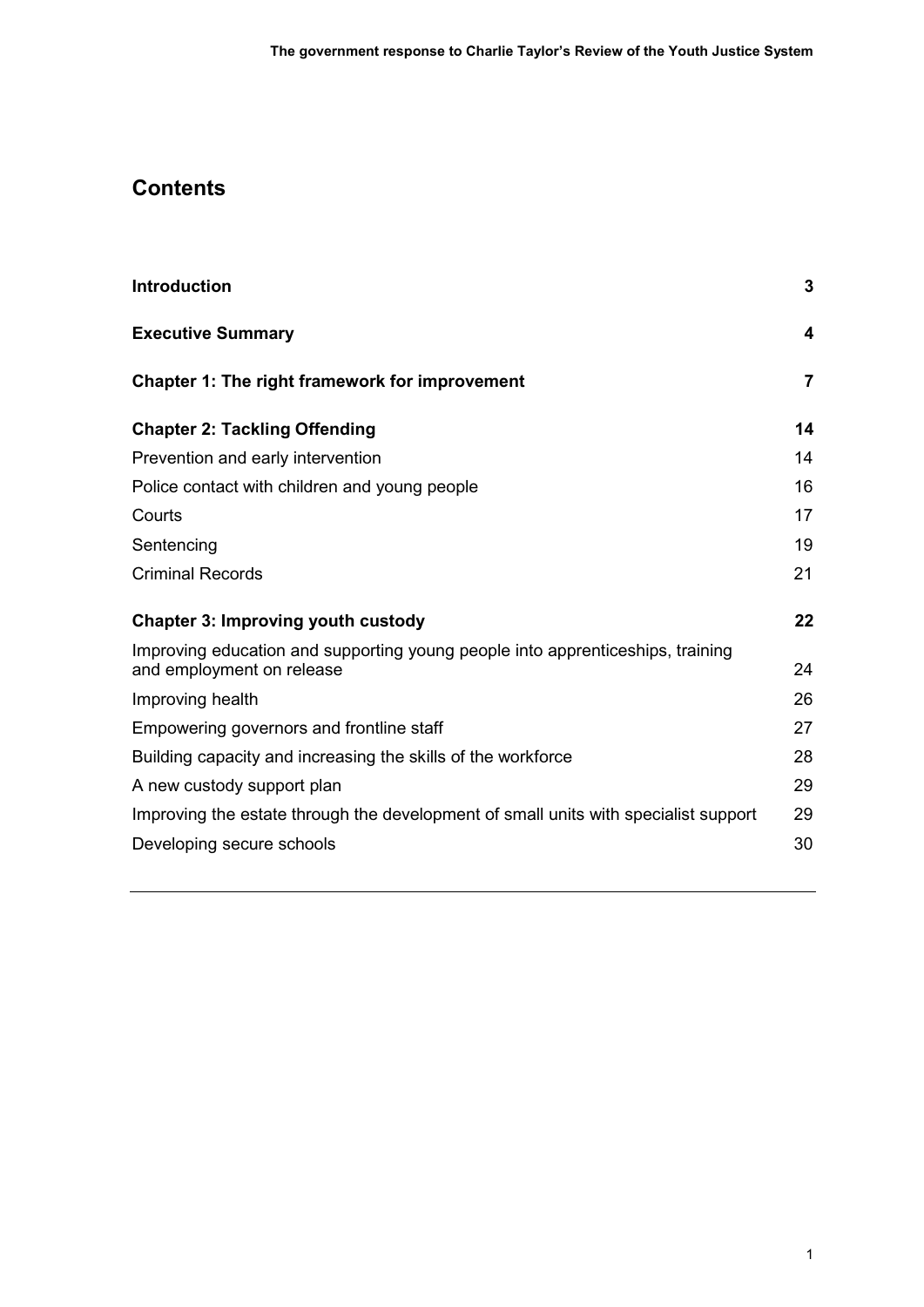**The government response to Charlie Taylor's Review of the Youth Justice System**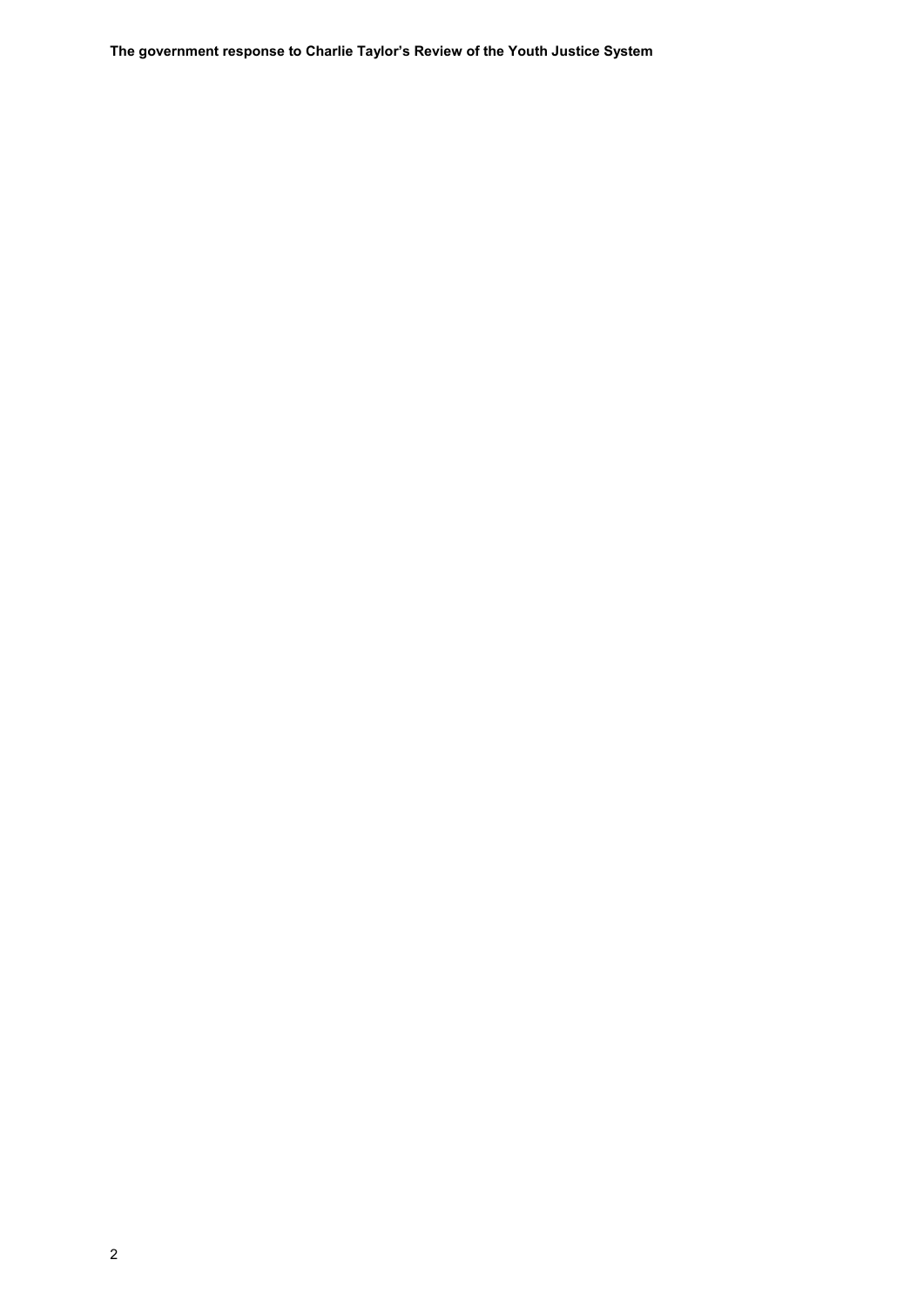## **Introduction**

- 1. We are determined to improve standards in youth justice so that we not only punish crime but also intervene earlier to prevent crime and reform offenders to stop further crimes being committed – protecting victims and building better lives.
- 2. Youth offending has fallen sharply the number of young people entering the criminal justice system for the first time fell by 82% between 2007 and 2015. Equally, the number of children and young people held in custody has declined by 67% over the same time with 900 people under the age of 18 currently in custody in England and Wales.
- 3. However, once children and young people are in custody the outcomes are not good enough. Levels of violence and self-harm are too great and reoffending rates are unacceptably high, with 69% of those sentenced to custody going on to commit further offences within a year of their release.
- 4. Of course it is right that young offenders who commit crimes must face the consequences of their actions and that the justice system delivers reparation for victims. Yet those 900 in custody represent some of the most complex and damaged children within society. Broken homes, drug and alcohol misuse, generational joblessness, abusive relationships, childhoods spent in care, mental illness, gang membership and educational failure are common in the backgrounds of many offenders.
- 5. We are reforming the criminal justice system to improve outcomes, cut crime and make our streets safer. The Prison Safety and Reform White Paper of November 2016 outlined how we intend to improve adult prisons by giving greater powers to governors and boosting the safety, transparency and accountability of regimes.
- 6. We will apply the same principles to the way the justice system deals with children and young people who break the law – providing discipline, purpose, supervision and someone who cares to help these children build a better life, free from offending.
- 7. In September 2015, the experienced school head and child behaviour expert Charlie Taylor was commissioned by the government to look at how this country deals overall with children and young people who break the law. The Taylor Review makes a compelling case for change and, as this government response makes clear, we will be implementing his key recommendations by putting education at the heart of youth custody and improving the provision of health care to tackle the factors that increase the risk of offending.
- 8. An urgent priority is to tackle the high levels of violence. A recent HMIP report found that 46% of boys had, at some point, felt unsafe at their establishment. We will ensure that youth custody is a safe, secure environment in which young people can learn and reform.
- 9. We will also better prepare children and young people for a life after their sentence with a youth custody apprenticeship scheme being developed, ensuring that all young people are earning or learning on release.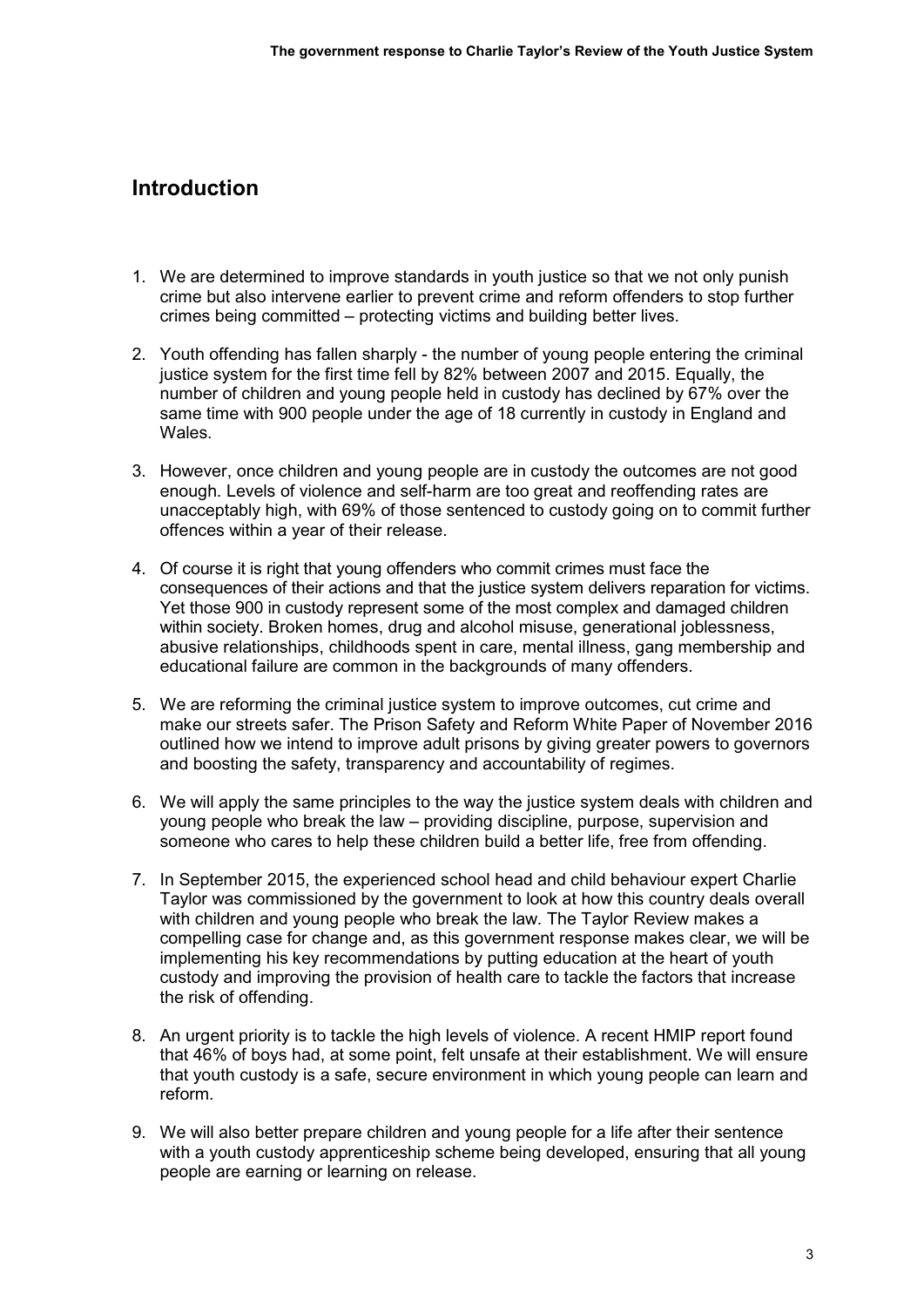## **Executive Summary**

#### **Chapter 1: The right framework for improvement**

- 10. There needs to be much greater clarity and accountability in the system so that all are driving to the goal of reducing reoffending and turning lives around. We want to see an effective system – both in the community and in custody – with high standards of performance.
- 11. We will:
	- Work with the Youth Justice Board (YJB), to review governance of the system and to set clear and robust performance standards for all those working within the community and custody.
	- Clarify commissioning functions and create a single director of youth custodial operations, who can keep a firm grip on performance and act quickly and decisively in the event of failure.
	- Strengthen the scrutiny and inspection arrangements for custody, creating a new mechanism for the inspectorate to trigger intervention in failing institutions, where the Secretary of State will be obliged to act.
	- Continue to ring-fence grants for the provision of youth justice services within local authority funding to ensure sufficient funding for these services
	- Work with local authorities to explore how local areas can be given greater flexibility to improve youth justice services.

#### **Chapter 2: Tackling offending**

- 12. We must continue to reduce the level of youth crime. Clearly the best way to do this is to intervene early and to prevent children and young people from committing offences in the first place.
- 13. We know that children and young people who benefit from a range of protective factors – at an individual, family and community level – are much less likely to offend and we must build young people's resilience through improving their access to education, health services, family support and positive role models.
- 14. When offences are committed, we recognise the importance of a proportionate response that gives young people a chance to make amends and turn their lives around so they don't commit more crimes. Where children and young people are detained in police custody they must be dealt with appropriately. We must also make sure that youth court and sentencing arrangements are swift, effective and better able to reform their offenders.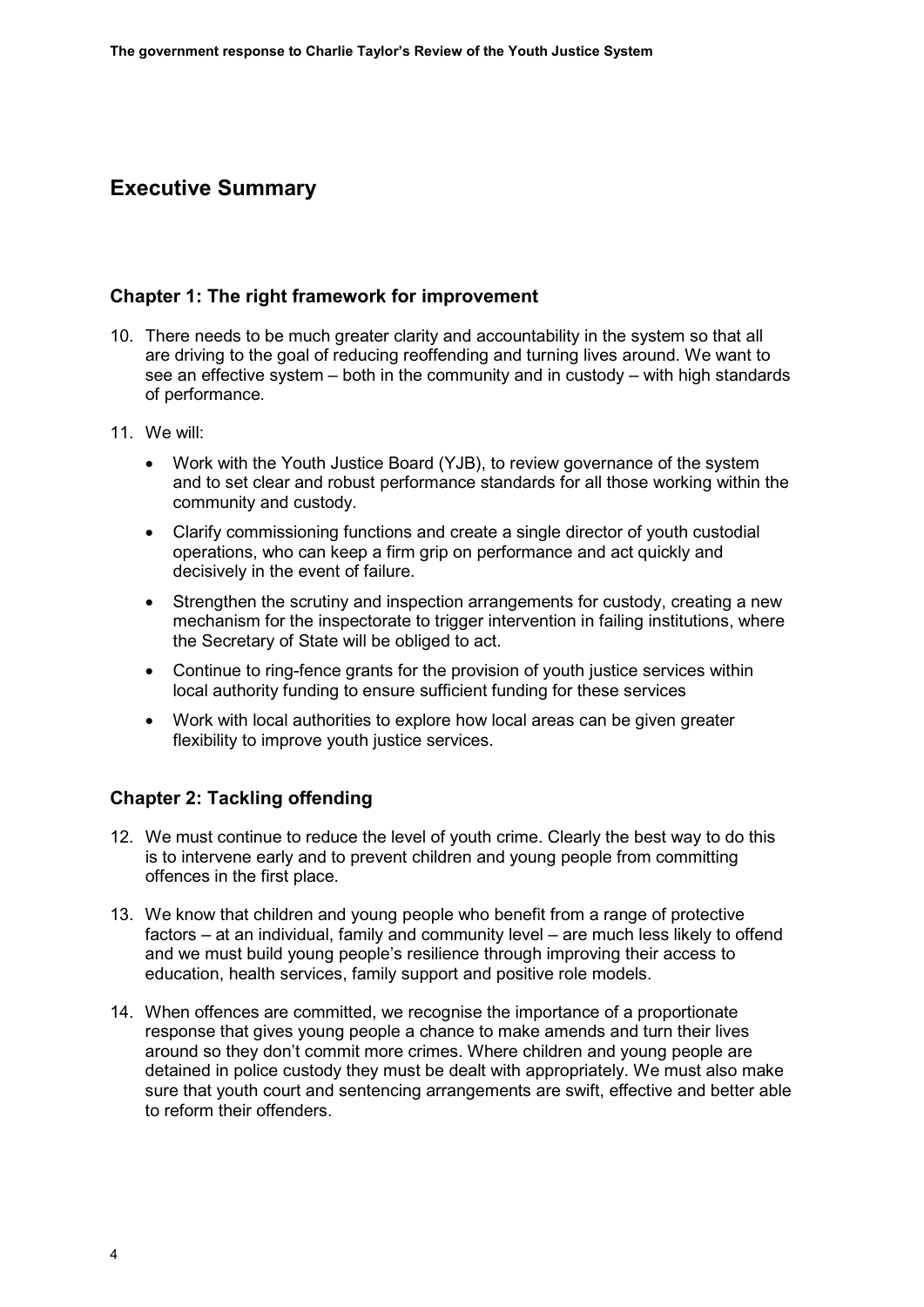#### 15. We will:

- Work with other government departments and partners including the Home Office, Department for Education (DfE) and YJB to gather information and share best practice across the system to inform further preventative work.
- Work with NHS England, DfE and community health providers to improve how children and young people are assessed and ensure they get the treatment they need at the earliest possible stage.
- Work with the Home Office and police to ensure children and young people are treated appropriately in police custody.
- Make the court experience more appropriate for young offenders and young victims and witnesses, by removing unnecessary appearances in court and holding first remand hearings in the youth court rather than adult magistrates' courts.
- Work with judges, magistrates, YOTs, the YJB and others to develop our approach to sentencing reform. In particular we will explore how we can further integrate the Taylor Review's principles into the current framework.
- Engage with interested parties, including the Home Office, media and youth justice interest groups, on youth reporting restrictions.
- Work with the Home Office to consider the recommendations of the Justice Select Committee's inquiry into youth criminal records.

#### **Chapter 3: Improving youth custody**

- 16. The use of custody has fallen markedly but it will always be needed for the small number of children and young people who commit very serious crimes and present a high risk to the public.
- 17. Although the numbers of young people in custody has declined, those that remain are often violent, with serious problems. Rates of violence, self-harm and restraint are too great and the reoffending rates of those leaving custody are unacceptably high.
- 18. We will take decisive action to tackle violence and improve outcomes for children and young people in custody.
- 19. We will:
	- Put education and health at the heart of youth custody. We will develop a new pre-apprenticeship training pathway that will start in custody and ensure that all children and young people are in education, training or employment on release.
	- Empower governors so that they can better help to reform young people.
	- Boost the numbers of staff on the operational frontline in Young Offender Institutions (YOIs) by 20%.
	- Introduce a new Youth Justice Officer role so that we have more staff specially trained to work with young people. These officers will be trained on the job or recruited with experience of youth work, social work or teaching.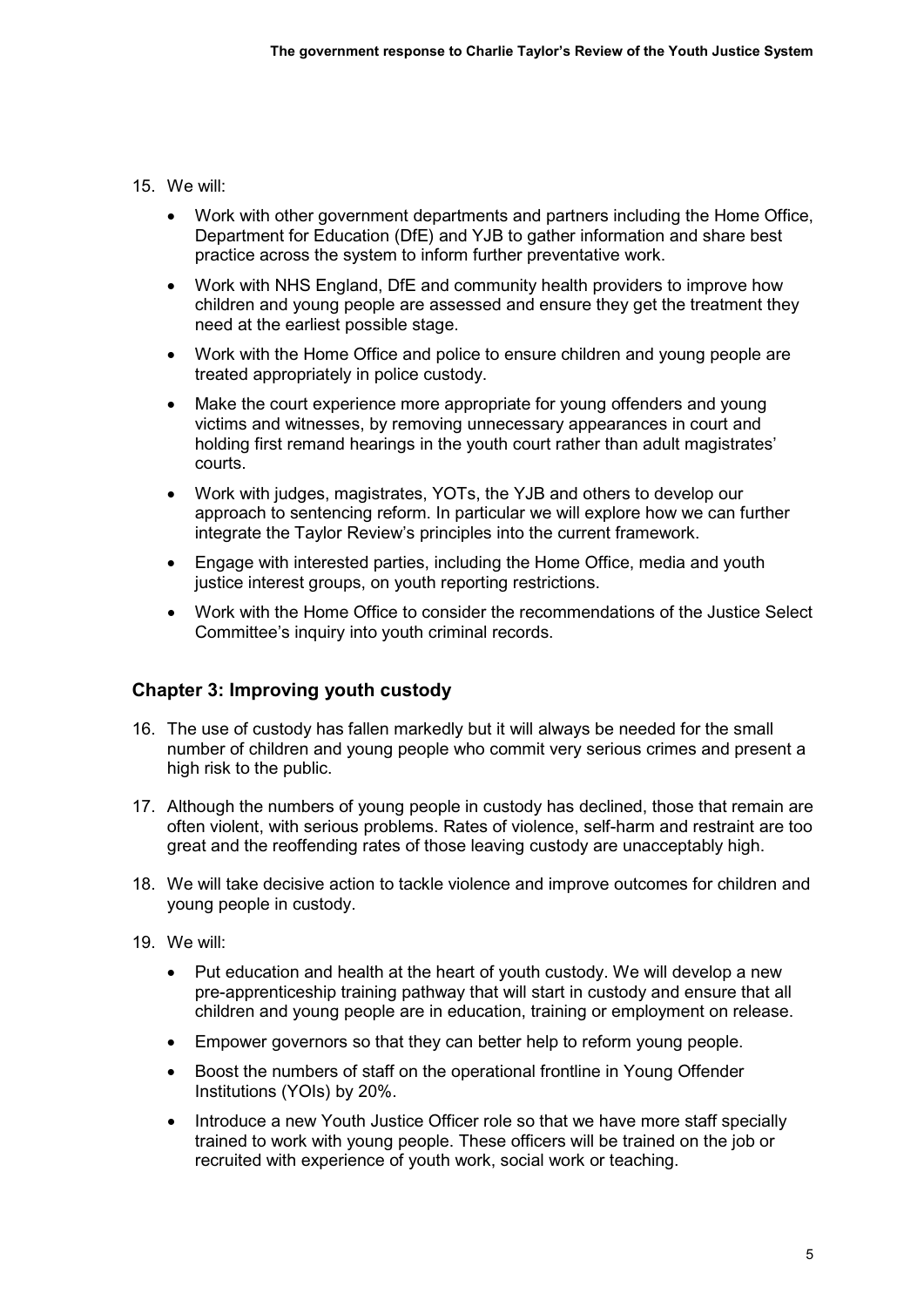- Each young person will have a dedicated officer who is responsible for challenging and supporting them to reform. There will be one officer for every four young people to enable the right level of support. They will work with them on a personal plan to drive improvements in their behaviour, education and health.
- Develop additional specialist support units with a higher staff to young person ratio to provide enhanced psychological support and guidance to the most challenging and vulnerable young people.
- Develop two 'secure schools' one in the North and one in the South working closely with DfE and in line with the principles set out in The Taylor Review.
- 20. Private sector STCs and Parc YOI are managed and held to account under detailed contracts with annual performance agreements. We want our custody reforms to apply in as similar way as possible to these establishments and we will work with them closely to apply the changes we propose.
- 21. Secure Children's Homes (SCHs) already provide a more integrated approach to working with children and young people but we will continue to work closely with the DfE to ensure that the most vulnerable young people sentenced to custody and placed in SCHs are held in a safe, secure and supportive environment.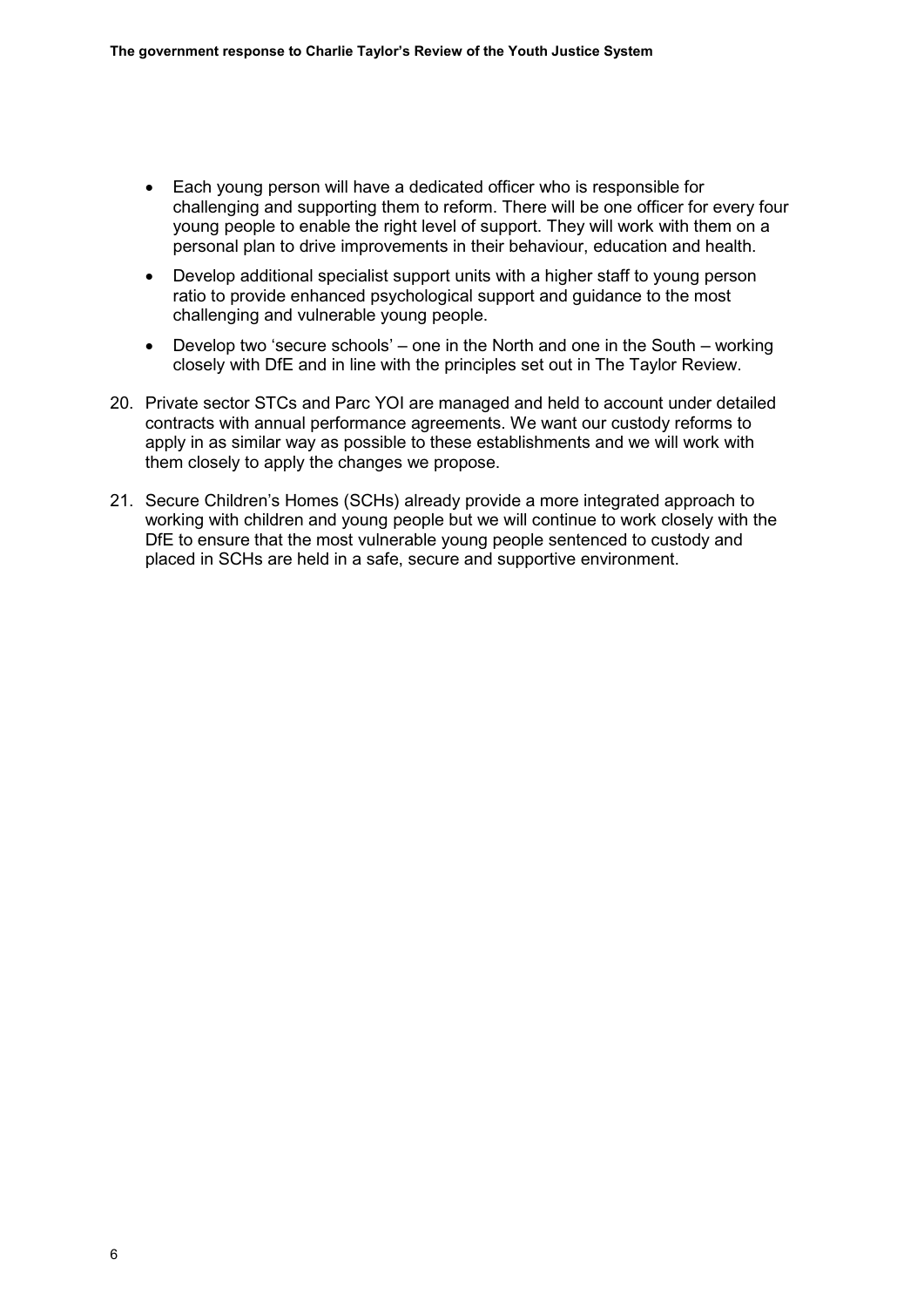# **Chapter 1: The right framework for improvement**

There needs to be much greater clarity and accountability in the system so that all are driving to the goal of reducing reoffending and turning lives around. We want to see an effective system – both in the community and in custody – with high standards of performance.

We will:

- Work with the Youth Justice Board (YJB), to review governance of the system and to set clear and robust performance standards for all those working within the community and custody.
- Clarify commissioning functions and create a single director of youth custodial operations, who can keep a firm grip on performance and act quickly and decisively in the event of failure.
- Strengthen the scrutiny and inspection arrangements for custody, creating a new mechanism for the inspectorate to trigger intervention in failing institutions, where the Secretary of State will be obliged to act.
- Continue to ring-fence grants for the provision of youth justice services within local authority funding to ensure sufficient funding for these services
- Work with local authorities to explore how local areas can be given greater flexibility to improve youth justice services.
- 22. The current youth justice system, a distinct system for managing 10–17 year olds at risk of offending or who have offended, was established by the Crime and Disorder Act 1998.
- 23. This followed a report by the National Audit Office in 1996, *Misspent Youth*, which concluded that there was a lack of central oversight of youth justice services and little co-ordination at local level, with the result that youth offending was not being efficiently or effectively tackled.
- 24. The Crime and Disorder Act 1998 established a clear statutory aim for the youth justice system:
	- *(1) It shall be the principal aim of the youth justice system to prevent offending by children and young persons.*
	- *(2) In addition to any other duty to which they are subject, it shall be the duty of all persons and bodies carrying out functions in relation to the youth justice system to have regard to that aim.*
- 25. In addition to the requirements of the Crime and Disorder Act 1998, most of the agencies within the youth justice system are covered by the duty under section 11 of the Children Act 2004 to make arrangements for ensuring that their functions are discharged having regard to the need to safeguard and promote the welfare of children.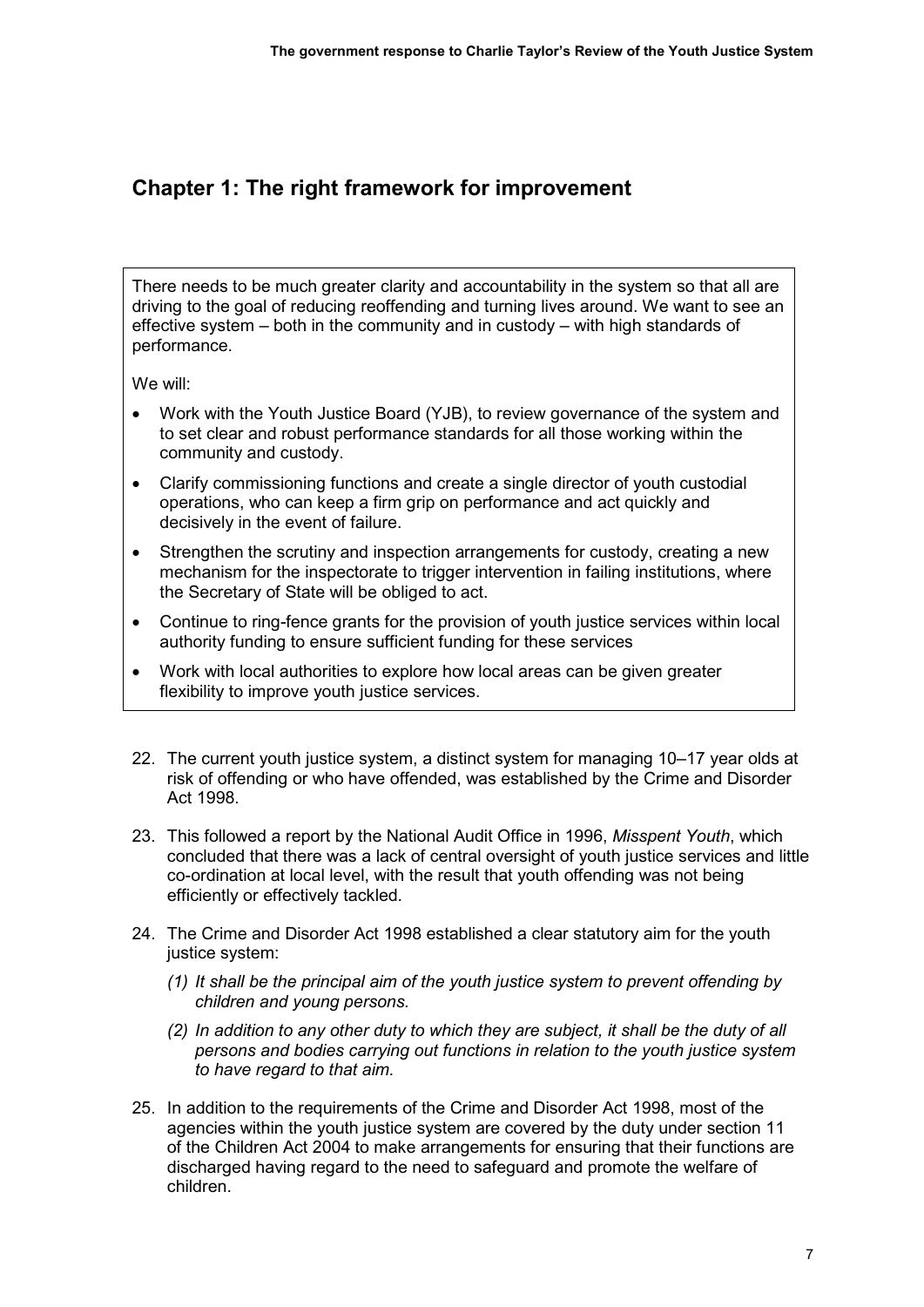- 26. At a national level, the system is overseen by the Youth Justice Board for England and Wales (YJB), a non-departmental public body created by the Crime and Disorder Act 1998. The YJB has a statutory role to advise Ministers on the operation of the system including the provision of advice on the content of minimum standards, and to monitor that system, including through making grants and monitoring performance.
- 27. Subsequent legislation gave the YJB statutory powers to undertake a variety of operational delivery functions. Many of these functions are concurrent with the Secretary of State for Justice  $-$  i.e. either can carry out that function, but in practice it has been that the YJB exercises these responsibilities. These functions include placing children and young people in the secure estate, contracting functions relating to education providers and the provision and operation of Secure Training Centres (STCs), and administering grants.
- 28. The YJB is recognised as having played a leading role in driving down the number of young people entering the youth justice system for the first time – by 82% between 2007 and 2015 – and the number in custody by 67% over a similar period. The YJB has overseen the successful establishment and implementation of Youth Offending Teams (YOTs) and made multi agency working to tackle youth offending the norm. It provides valuable, independent advice to government on issues relating to the youth justice system.
- 29. At a local level, every local authority (or two or more authorities acting together) is required to establish a YOT and have local statutory partners contributing to its constitution. The YOT supports the police in delivering out of court disposals, provides pre-sentence reports to the courts, and supervises young people on community sentences or following release from custody. The YJB also provides an annual grant totalling £67m (making up between 16% and 86% of individual YOTs' funding), but the majority of YOT funding comes from local authorities, with police, probation and health authorities making up the remainder. The YOT grant is currently ring-fenced for the provision of youth justice services. We want to retain this to ensure that youth justice services get the priority that we believe they should.
- 30. The youth justice system covers England and Wales but the majority of services for children and young people in Wales are devolved. Welsh Government departments and other partners in Wales with responsibility for areas such as education, housing, health, and social services will have a significant role to play in the delivery of this strategy.
- 31. Throughout this document, where English arrangements in these areas are referenced, we will explore parallel work with the Welsh Government. The Ministry of Justice (MOJ) and the YJB have a strong track record of working with Welsh stakeholders to align UK government youth justice policy with wider children's policy in Wales. We will continue this collaborative approach with the YJB in Wales and the Welsh Government. This will need to be informed by the passage of the Wales Bill through Parliament and by developments around devolution to the cities and regions of England.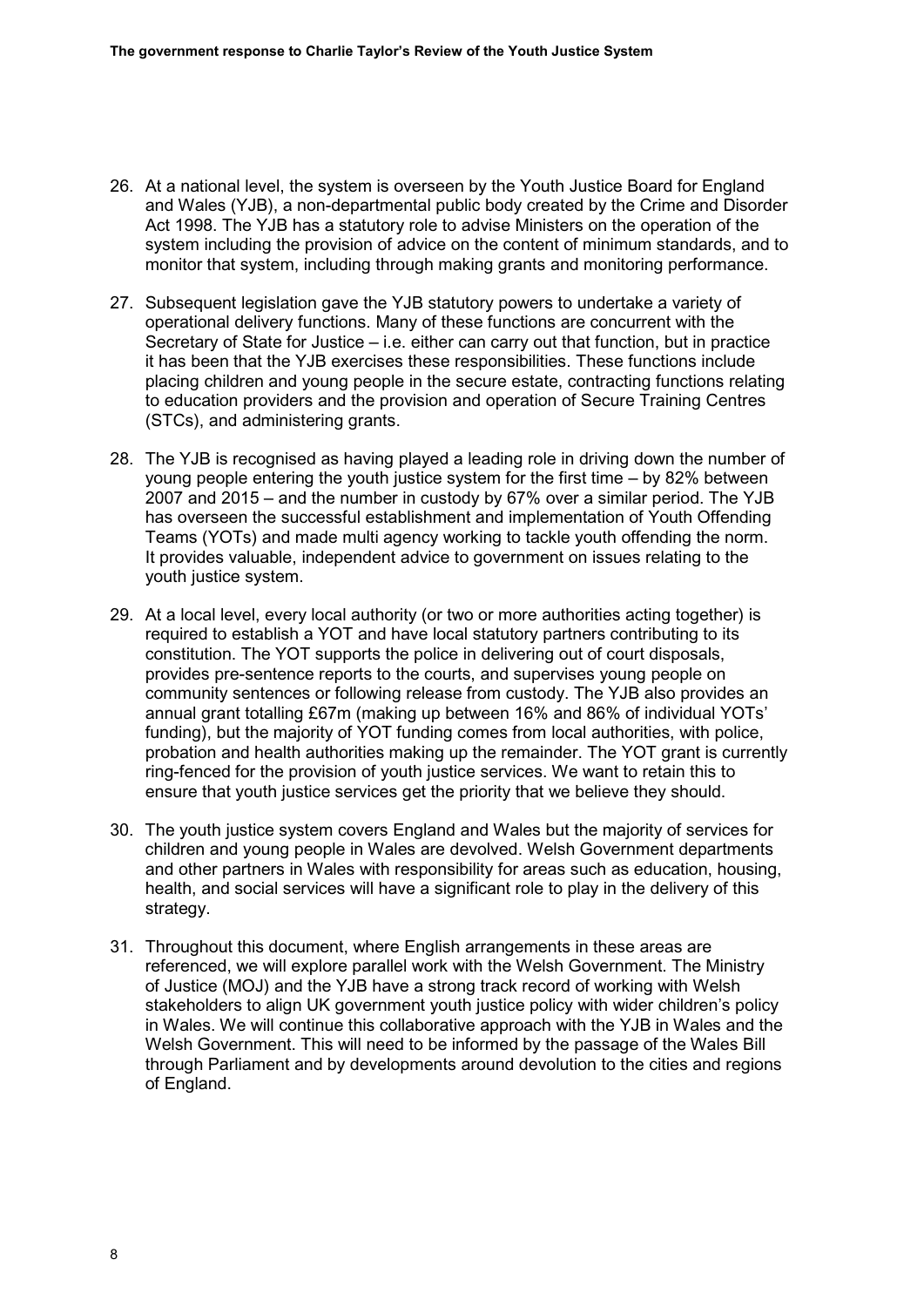

9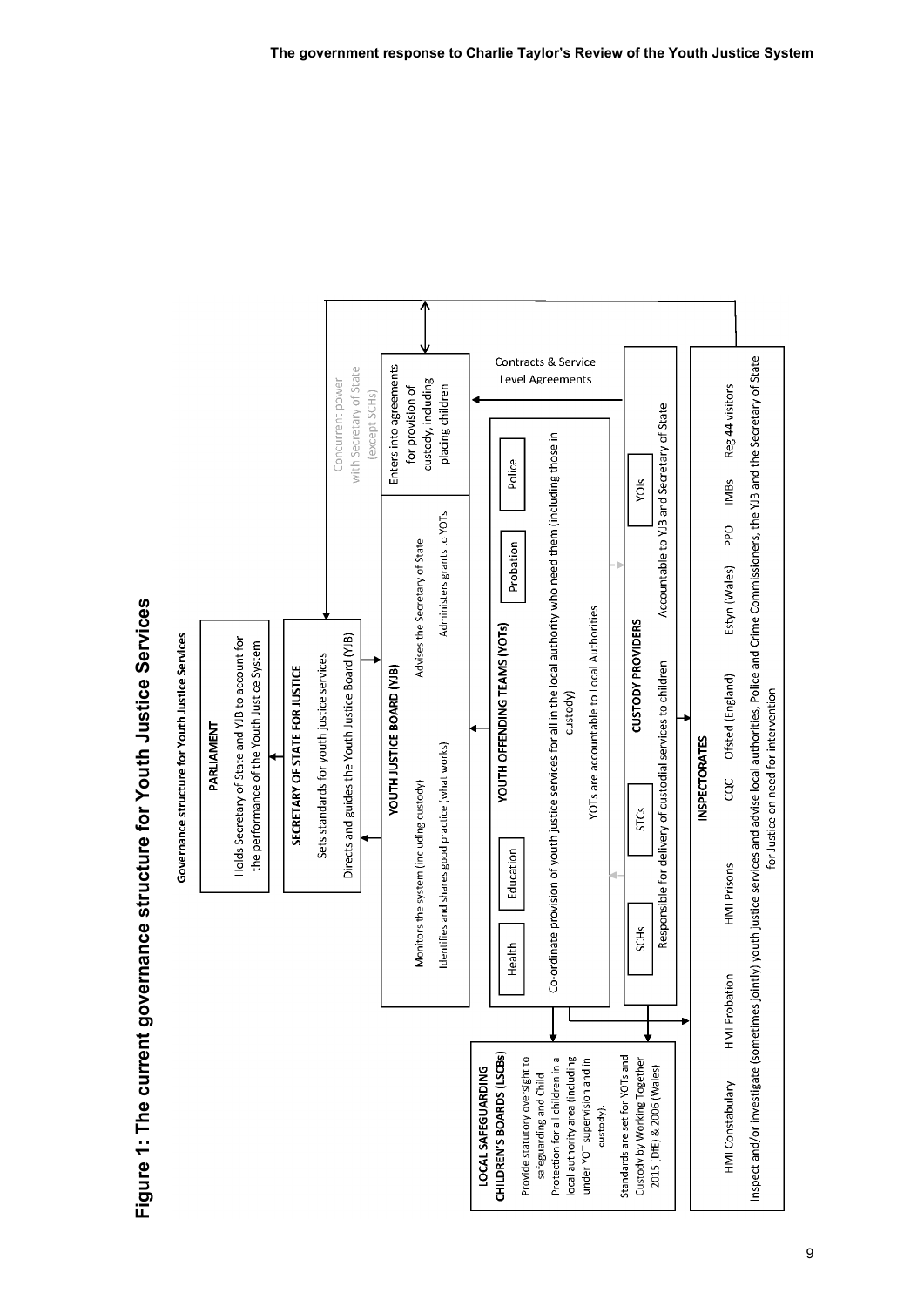32. The Taylor Review suggests that the problems which the current youth justice system was designed to address have now changed, and that the system should change as a result. It argues that the smaller number of high needs children and young people in the system require a carefully considered and coordinated response from a number of partners, and suggests that this is better achieved by freeing up local authorities to deliver services to these children and young people in the way that they see fit. The Review recommends the development of a new model of governance and accountability for the youth justice system.

#### *What we will do*

33. We agree that the governance of the youth justice system needs to be reformed. We will work with the YJB to review the governance and accountability framework for the whole system, with a focus on ensuring clearly defined outcomes and performance measures. Some examples of the measures we are developing are included below.

#### **Figure 2: Examples of Youth Justice Standards**

*The boxes below show some of the standards we intend to develop for youth custody. Where appropriate we will extend the principles to the whole system.*

#### **Standard 1: Protecting safety and welfare**

Custody needs to be a safe environment for young people and staff. The children and young people in custody often present with complex behavioural needs which if not addressed, can impact on the stability and safety within establishments. The culture and relationships within custody need to be supportive, set clear boundaries and promote an environment that is free from violence and harm.

#### *Safety*

We will measure the rate of assaults on young people and staff to help us improve the stability of establishments and provide safe and secure working environments.

We will monitor the rates of self-harm to assess how effectively we are meeting the needs of vulnerable young people in our care.

We will use data on the incidents of restraint to ensure that the measures applied to address and contain these incidents are appropriate and contribute to a reduction in violence.

We will review responses to HM Inspectorate of Prisons (HMIP's) annual survey of children in custody to understand how well we are keeping them safe and to understand the safeguarding culture within our establishments.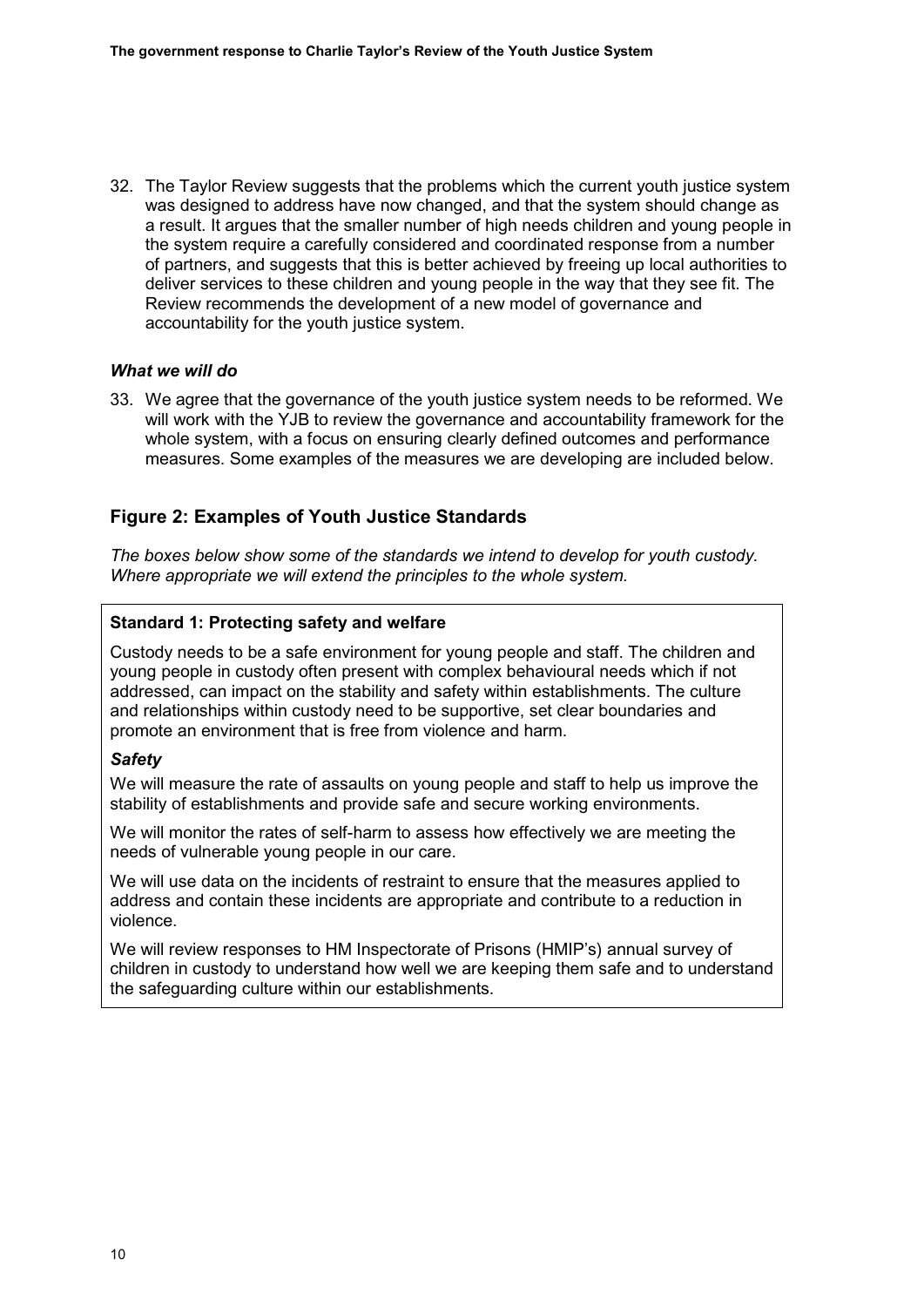#### **Standard 2: Reform**

Whilst young people are in custody, we will ensure there are opportunities and support provided to address their underlying problems and to help prevent further offending.

#### *Education*

We will develop robust measures to monitor the educational progress of children and young people in English and maths and examine measures to assess development of skills.

#### *Behaviour*

We will measure children and young people's progress against goals in their sentence plan to assess improvements in their behaviour.

#### *Purposeful activity*

We will measure time out of the room and use of segregation as a measure of establishments delivering a regime focussed on purposeful activity.

#### *Health needs*

All children and young people have a comprehensive health assessment on arrival into custody. We will monitor the numbers of medical appointments and other health-related interventions, including any instances of substance misuse to ensure we hold governors to account for ensuring health needs are met.

We will work with NHS England, Public Health England and the Welsh Government to improve the data collected on the mental health needs of young people in custody and we will use this to identify measures to assess progress made during time in custody.

#### **Standard 3: Preparing for life back in the community**

The release from custody is a vulnerable time for children and young people and there is a risk of re-offending if the young person is not supported to prepare for life in the community on their release.

Joined up working between the community and custody is essential to achieving a successful transition.

#### *Tracking progress on release*

We will measure the numbers of young people that continue into education, employment or apprenticeships on release.

#### *Housing*

All children and young people should be in suitable accommodation on release and we will monitor this through our performance framework.

#### *Family*

All children should have the support of a family member or an adult mentor on release. We will seek to develop an appropriate measure of adult support.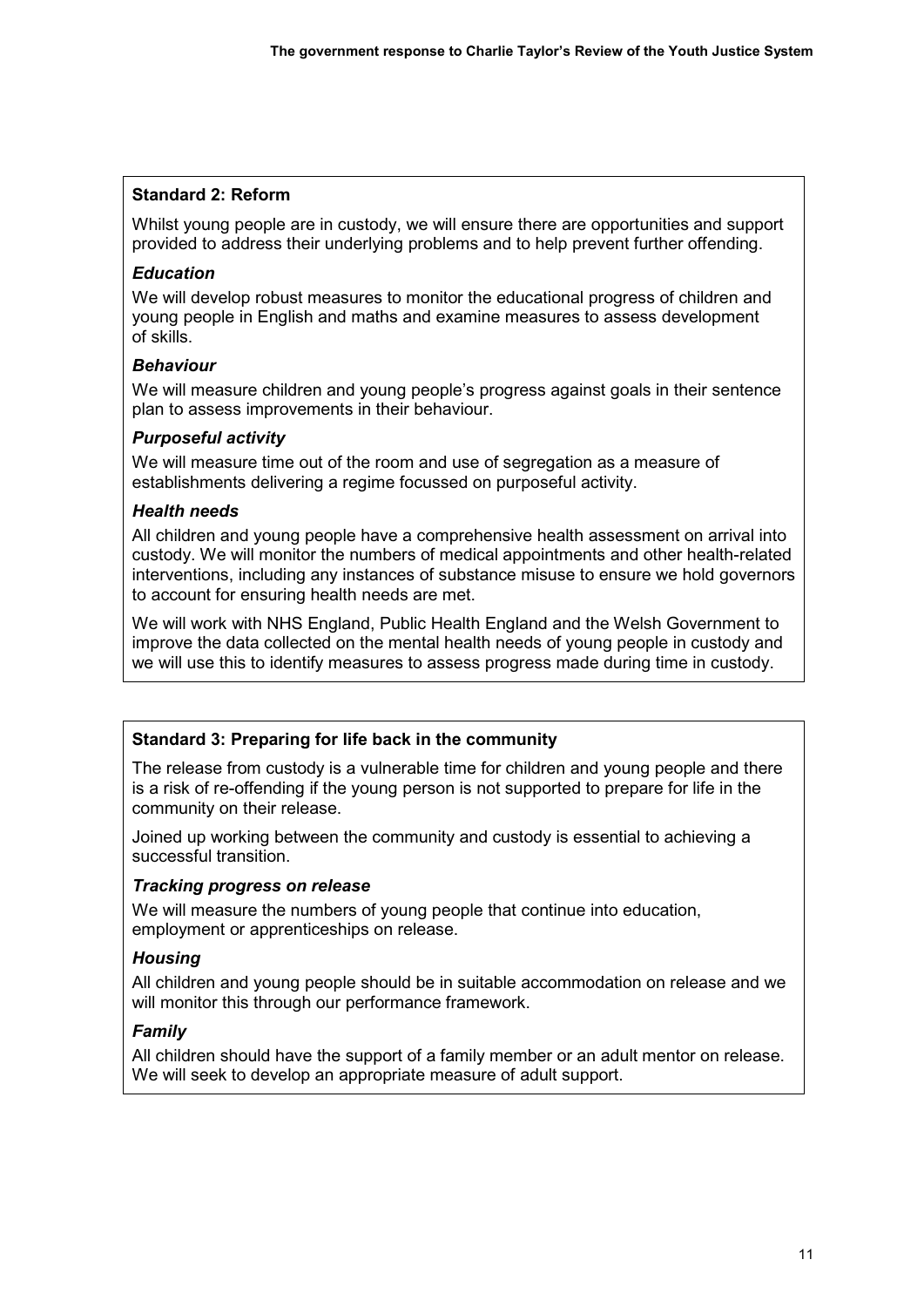#### **Standard 4: Security**

Holding children and young people securely is the primary role of custody and we need to ensure that establishments are doing all they can to prevent security failures in order to protect children and young people and staff from harm and to maintain a stable and safe environment within custody.

#### *Security*

Security procedures within custody need to work effectively and the performance framework will look at compliance with searching, intelligence and the safe movement of young people.

- 34. Performance against the most important measures will be published on a regular basis. In the custodial estate, all public sector YOIs and STCs will be measured against these standards in their service level agreements from 2017/18, although in some cases it will take us longer to implement measures. We will seek to build them, in due course, into contracts with private sector providers. We will also review the performance measures for YOTs and how they are used to ensure good quality of provision.
- 35. We will prioritise clarifying the commissioning and governance arrangements around custody where the position is particularly complicated, with concurrent functions shared between the YJB and the Secretary of State. The YJB currently leads on commissioning custody and placing children and young people, but a mix of providers supply places, operating under different rules with different performance and inspection frameworks. The Secretary of State is ultimately accountable to Parliament for resourcing a safe and secure estate. We will review where these functions should best sit and develop a much simpler structure. This will include creating a single head of operations with overall responsibility solely for the youth secure estate, to ensure that a firm grip is kept on performance and that action can be taken quickly and decisively in the event of any failure.
- 36. In the adult estate, we set out plans to strengthen the inspection and scrutiny system, including the powers and remit of HMIP. We intend to similarly strengthen the arrangements for the youth justice system, and in particular we will create a formal process to ensure that an inspectorate's findings about a custodial establishment acts as a trigger for the Secretary of State to intervene in the worst cases.
- 37. The Taylor Review recognises that much progress has been made in community provision, and that local services now work together in a far more effective manner. YOTs have developed considerable expertise over the years and, most importantly, a workforce who are prepared to work with, engage and support some of the most challenging and damaged children and young people in their communities.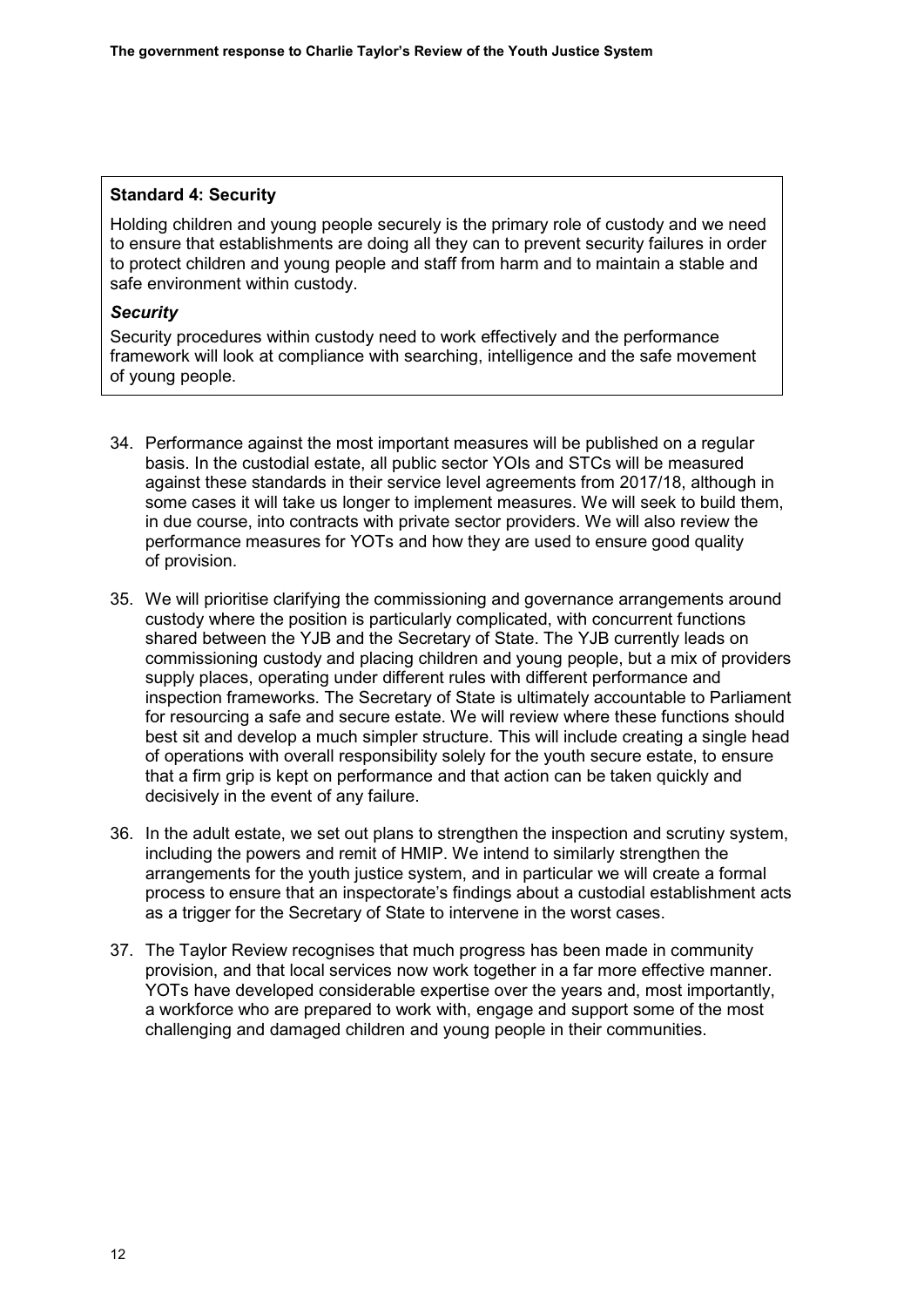- 38. Since the creation of YOTs, the number of young people in the youth justice system has fallen dramatically – since 2006/07 there has been a 74% reduction in the statutory caseload – and the smaller cohort of children and young people who are left tend to be the ones who have a range of underlying problems which need to be tackled by different agencies and professionals working together. For example, young offenders often grow up in troubled family environments, have poor education achievement (and/or attendance records), high levels of special educational need, have poor mental and physical health, have been in the care system and/or have been victims of crime themselves.
- 39. Despite recognition of the successful role that YOTs have played the Taylor Review recommends removing the legislative requirement for local authorities to have a Youth Offending Team (YOT) on the basis that the system is now overly centralised, and that their freedom to innovate is constrained by reporting requirements and the need to produce an annual plan. The Review also recommends removing the ring-fence on the YOT grant and rolling YOT funding into general local authority funding to give greater flexibility locally.
- 40. We will continue to ring-fence grants for the provision of youth justice services within local authority funding to ensure sufficient funding for these services. We believe there is a case for local authorities to be given more flexibility in how they deliver youth justice services, and we will look further at the proposals that the Taylor Review makes in this area.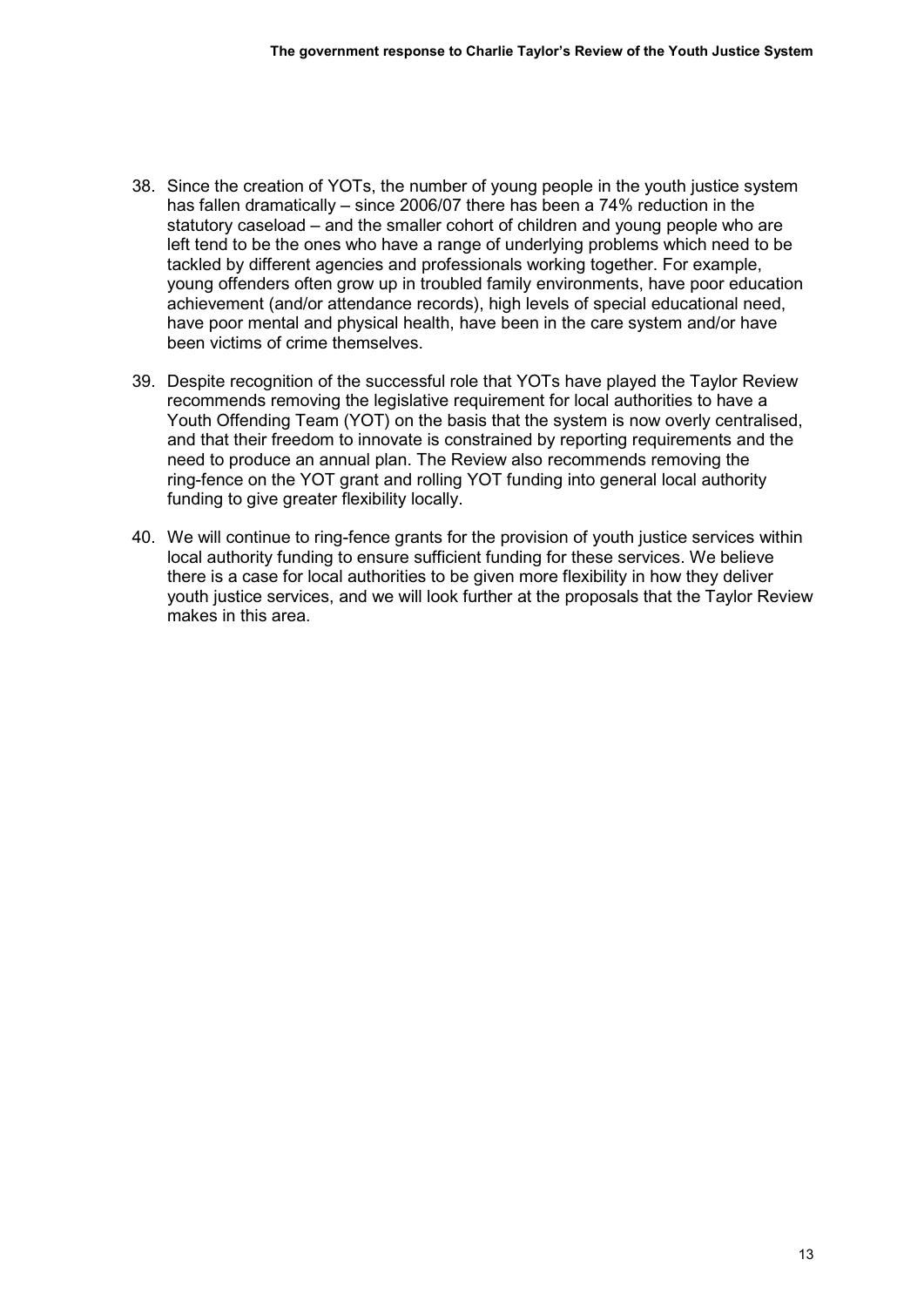# **Chapter 2: Tackling Offending**

We must continue to reduce the level of youth crime. Clearly the best way to do this is to intervene early and to prevent children and young people from committing offences in the first place.

We know that children and young people who benefit from a range of protective factors – at an individual, family and community level – are much less likely to offend and we must build young people's resilience through improving their access to education, health services, family support and positive role models.

When offences are committed, we recognise the importance of a proportionate response that gives young people a chance to make amends and turn their lives around so they don't commit more crimes. Where children and young people are detained in police custody they must be dealt with appropriately. We must also make sure that youth court and sentencing arrangements are swift, effective and better able to reform their offenders.

We will:

- Work with other government departments and partners including the Home Office, DfE and YJB to gather information and share best practice across the system to inform further preventative work.
- Work with NHS England and community health providers to improve how children and young people are assessed and ensure they get the treatment they need at the earliest possible stage.
- Work with the Home Office and the police to ensure children and young people are treated appropriately in police custody.
- Make the court experience more appropriate for young offenders and young victims and witnesses, by removing unnecessary appearances in court and holding first remand hearings in the youth court rather than adult magistrates' courts.
- Work with judges, magistrates, YOTs, the YJB and others to develop our approach to sentencing reform. In particular we will explore how we can further integrate the Taylor Review's principles into the current framework.
- Engage with interested parties, including the Home Office, media and youth justice interest groups, on youth reporting restrictions.
- Work with the Home Office to consider the recommendations of the Justice Select Committee's inquiry into youth criminal records.

#### **Prevention and early intervention**

41. Prevention and early intervention play an important part in stopping children and young people from committing their first, and further, offences. Since the peak in proven youth offending in 2007, the number of cautions and convictions given to 10–17 year-olds has fallen by 79%. In addition the overall number of young people entering the youth justice system is down by 82% between 2007 and 2015.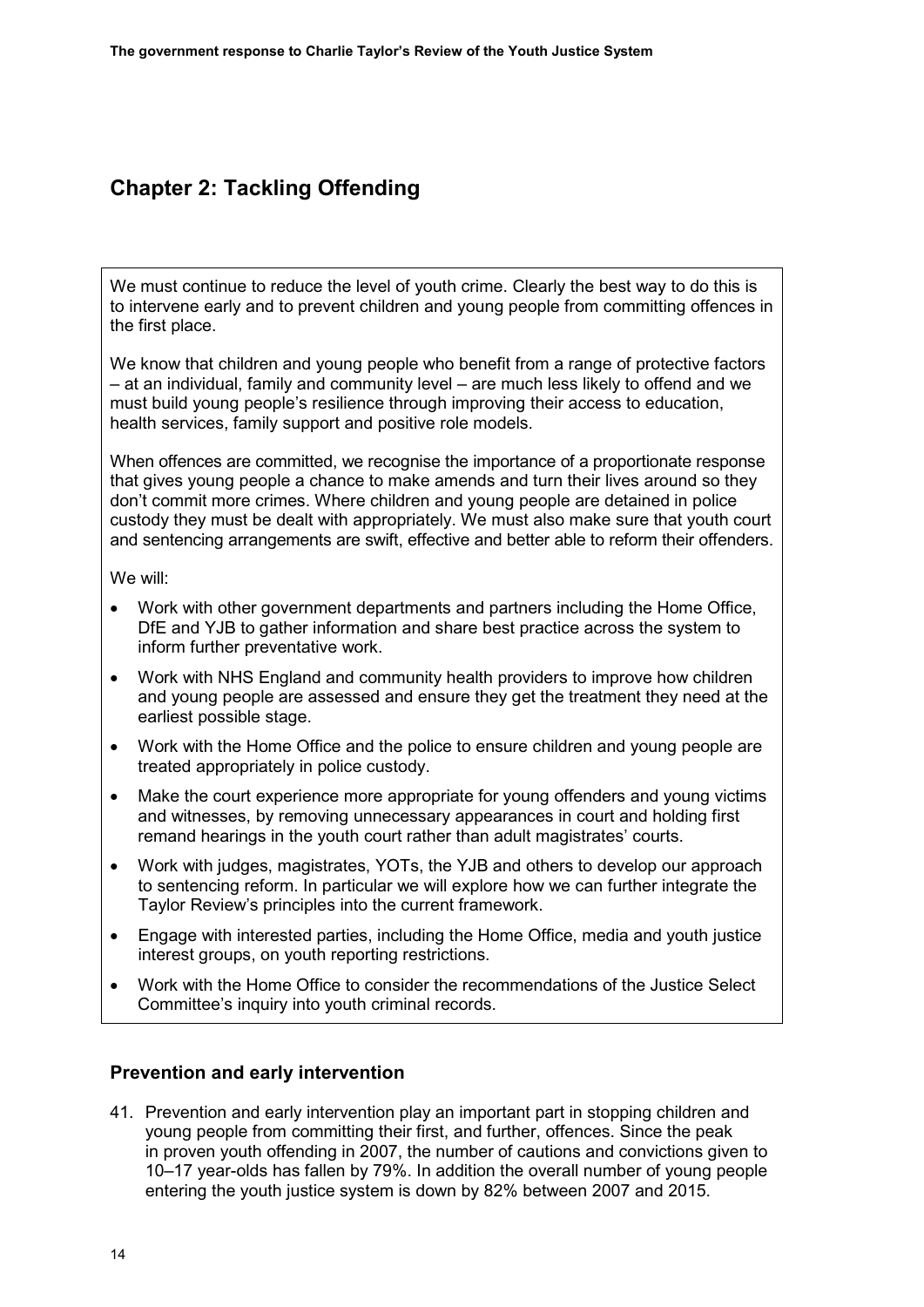- 42. Children and young people need boundaries to help them understand the difference between right and wrong. We know there are a range of risk factors that can increase the likelihood of offending behaviour and these factors can also be shared with poor child development and multiple problems in later life. These include: individual factors such as learning disabilities and health needs; family factors such as offending behaviour or substance abuse within the family; school related factors such as low attainment, bullying and exclusion; and risks arising from the community environment, including the prevalence of gangs.
- 43. Liaison and Diversion services are crucial for enabling appropriate support for vulnerable people that come to the attention of the criminal justice system. They are commissioned by NHS England for all ages and are available in police stations and courts across more than 50% of the country. NHS England expects to achieve full coverage by 2021 through a phased roll-out of new services. The YJB is supporting YOTs to ensure they are actively involved in discussions around commissioning and delivery of these services. The service provides a prompt response to concerns raised by the police, probation service, youth offending teams or court staff, and can provide critical information to decision-makers in the justice system, in real time, when it comes to charging and sentencing these vulnerable people. They aim to identify, assess and refer people with mental health, learning disabilities and substance misuse issues into appropriate treatment or support services.

- 44. We will reduce the factors that can increase the likelihood of offending by providing children and young people with high quality educational support and positive school environments alongside work to support families and tackle the negative influence of gangs. Where young people have health needs and come to the attention of the criminal justice system we want to ensure these are identified with children and young people given support through the criminal justice process (if that is the most appropriate action) or referral to supportive services.
- 45. We are undertaking an audit of prevention initiatives and collecting and sharing examples of local work, as well as central government programmes which support prevention. We will develop our approach by working with other government departments and partners including the Department of Health, Home Office, DfE, Department for Communities and Local Government, local authorities and the Youth Justice Board to gather information and share best practice across the system to inform further preventative work. We will improve data sharing and strengthen the evidence base on what works. We will focus particularly on how we can build the resilience of families and provide strong adult role models and mentors when families are not supportive, or are a negative influence. In doing this we will learn from the experience of the Troubled Families programme, particularly the 'whole family' approach and key worker model.
- 46. Existing prevention initiatives include:
	- Ending Gang Violence and Exploitation (Home Office) a government programme aimed at reducing violence, including knife crime, and protecting vulnerable individuals from exploitation by gangs.
	- Tackling Knife Crime (Home Office) earlier this year the government published the Modern Crime Prevention Strategy which sets out a range of measures to strengthen our response to knife crime.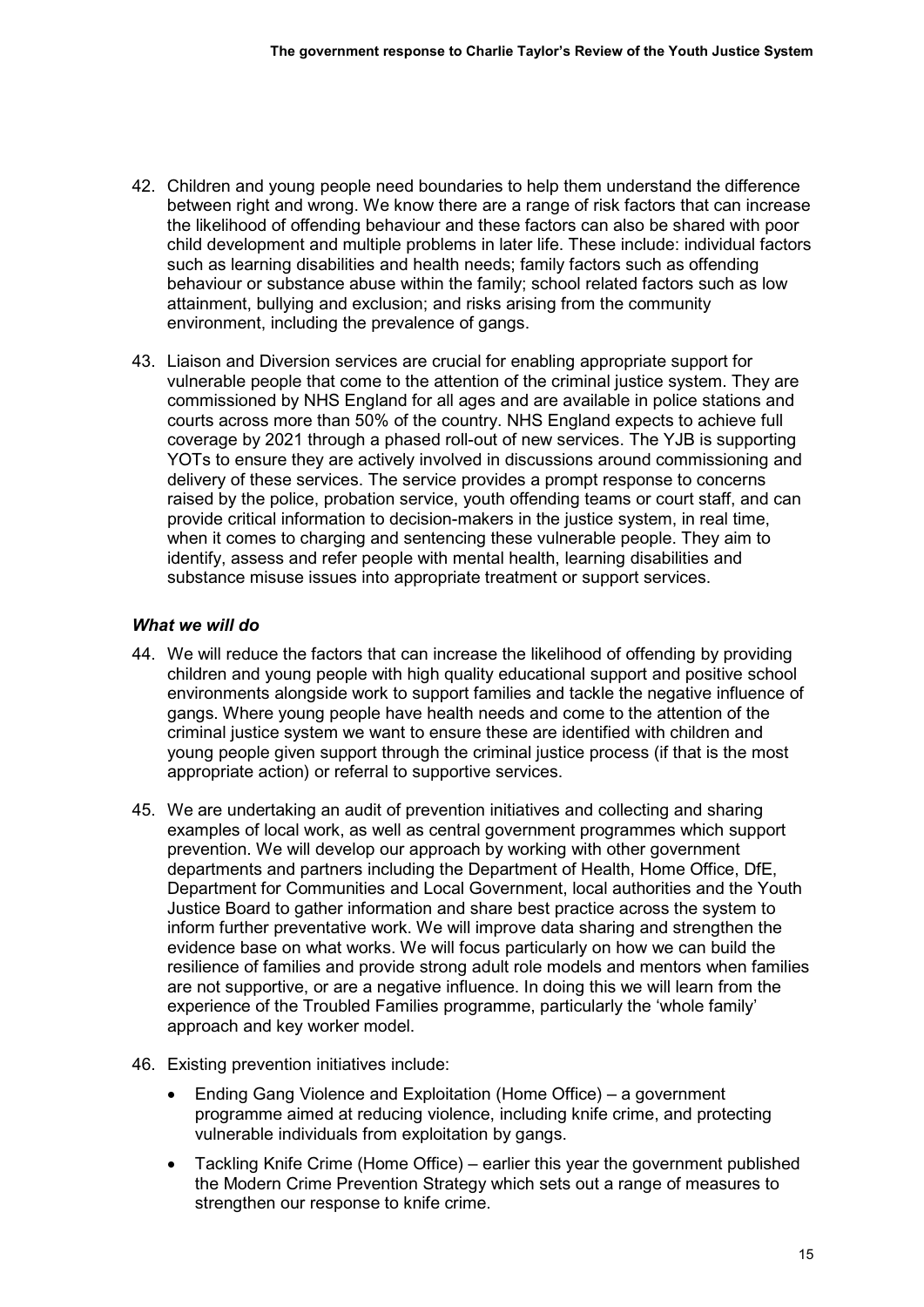- Disrespect NoBody (Home Office) launched in February 2016 as a new campaign to encourage positive behaviour change on teenage relationship abuse. There will be a second phase in early 2017, focusing on consent.
- Youth Engagement Fund (YEF) a Cabinet Office, DWP and MOJ joint initiative that aims to tackle the attainment gap for disadvantaged young people and reduce the number of young people who become long term NEET (not in education, employment or training) and thereby also reduce their risk of offending.
- National Citizen Service (NCS) a Cabinet Office led initiative for 16 and 17 year olds which runs in the school holidays and involves a residential programme followed by a 30 hour community action project. The YJB has worked with Cabinet Office to promote the scheme to YOTs and encourage referrals of young people at risk of offending.
- 47. We will continue to work with NHS England and the Home Office to develop the Liaison and Diversion service. We will also work with NHS England in the development of their Specialist Child and Adolescent Mental Health Services for High Risk Young People with Complex Needs (Community FCAMHS) and work with the Home Office and police to ensure the most vulnerable young people with complex needs have timely access to these services.
- 48. Through the development of this work we aim to address gaps in provision and ensure that children and young people with complex forensic mental health needs can get appropriate community based services. We also aim to improve the route from local mental health services to secure-inpatient services; and improve how children and young people leaving custody or secure welfare care get mental health support.
- 49. We know that children and young people from black ethnic backgrounds are disproportionately represented in the youth justice system compared to the general population. Our approach to preventing and tackling offending will seek to understand the different experiences and drivers behind young people entering the system. Future work will be informed by the review of the treatment of, and outcomes for, Black, Asian and Minority Ethnic (BAME) individuals in the criminal justice system that the Ministry of Justice is supporting.

#### **Police contact with children and young people**

- 50. The Taylor Review makes a number of recommendations in relation to children and young people's treatment in police custody. These include the need to ensure girls are allocated a female officer who is responsible for their welfare and proposals intended to support the quality and consistency of Appropriate Adult schemes. An Appropriate Adult is responsible for protecting the rights and welfare of a child or young person who is either detained by police or is interviewed under caution voluntarily.
- 51. YOTs have responsibility for the provision of Appropriate Adults for children and young people in custody where a parent or guardian is unable to attend. The Home Office funds the National Appropriate Adult Network, which is tasked with supporting agencies which provide Appropriate Adult services and sharing best practice.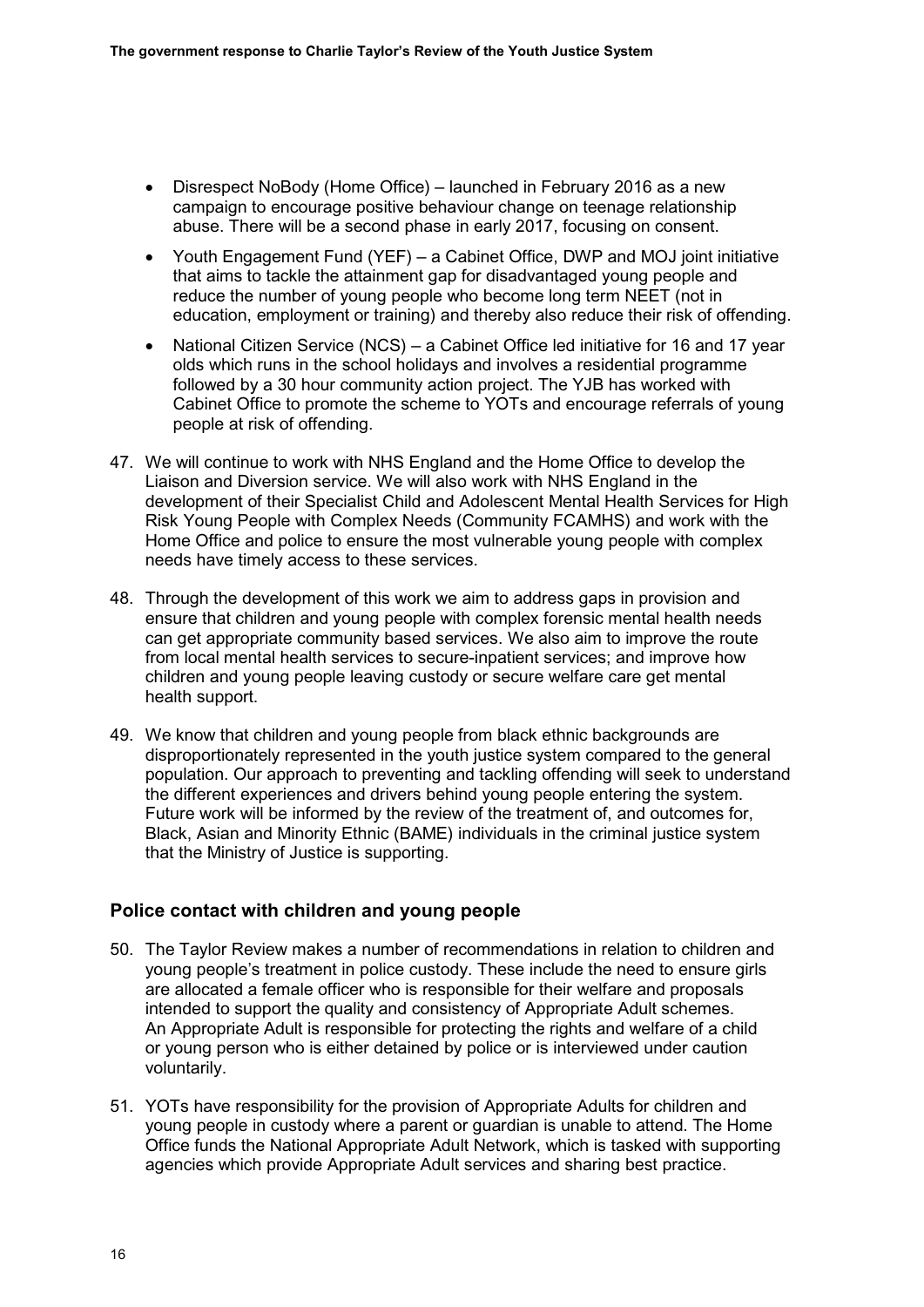#### *What we will do*

- 52. We will work with the Home Office to ensure best practice in these areas. We recognise the need to divert children and young people from police custody where appropriate. This must be balanced against ensuring that the police are able to carry out their job in all instances, and any presumption that children and young people should not be arrested or brought into police stations would curtail the police's ability to protect the public and victims. We also recognise that there are significant provisions which protect the welfare and safety of children and young people who are suspects in police custody settings, providing safeguards such as audio recordings and medical care which would be unavailable if children and young people were interviewed in other settings. Section 31 of the Children and Young Persons Act 1933 already includes a legislative requirement to make arrangements for girls under the age of 18 to be under the care of a woman when detained in a police station. The Home Office are introducing new guidance on this as part of work to revise the Police and Criminal Evidence Act (PACE) codes of practice. We expect the revised codes to come into force early next year.
- 53. The law is clear that children and young people who are charged with an offence and denied bail must be transferred to local authority accommodation unless exceptional conditions are satisfied. We will work with the Home Office, police forces and local authorities to improve the monitoring and compliance of these requirements.
- 54. Whilst in some cases the role of an Appropriate Adult may be carried out by a professional, in many instances it will be filled by a parent or guardian. The MOJ will work with the Home Office and DfE to explore changes to training and guidance given to Appropriate Adults but recognises that there will be practical limits to the amount of information and support that can practicably be provided to parents or guardians prior to joining their children in custody.

#### **Courts**

- 55. Children and young people who go to court need to be able to understand what is happening and take part in the process. Where a child or young person is brought before the criminal courts for an alleged offence, they will usually be tried and, where appropriate, sentenced by the youth court.
- 56. The youth court's procedures and physical layout are modified to help children and young people to understand and take part in the proceedings. They are presided over by specifically trained magistrates and district judges to make the process suitable for young people. To help retain more serious cases in this specialist court, the youth court has more extensive sentencing powers than the adult magistrates' courts, for example, the power to impose custodial sentences of up to 24 months (12 months in custody, 12 months in the community). Where a young person is instead dealt with in the mainstream magistrates' courts or the Crown Court, the judge can change the procedure and processes to make the proceedings as similar to the youth court as possible
- 57. The Taylor Review identifies a number of obstacles to the courts' efforts to provide for discrete and specialist treatment of children and young people, and to provide appropriate trial and sentencing venues. In particular, these recommendations relate to the powers available to the courts and legal representation, and highlights that in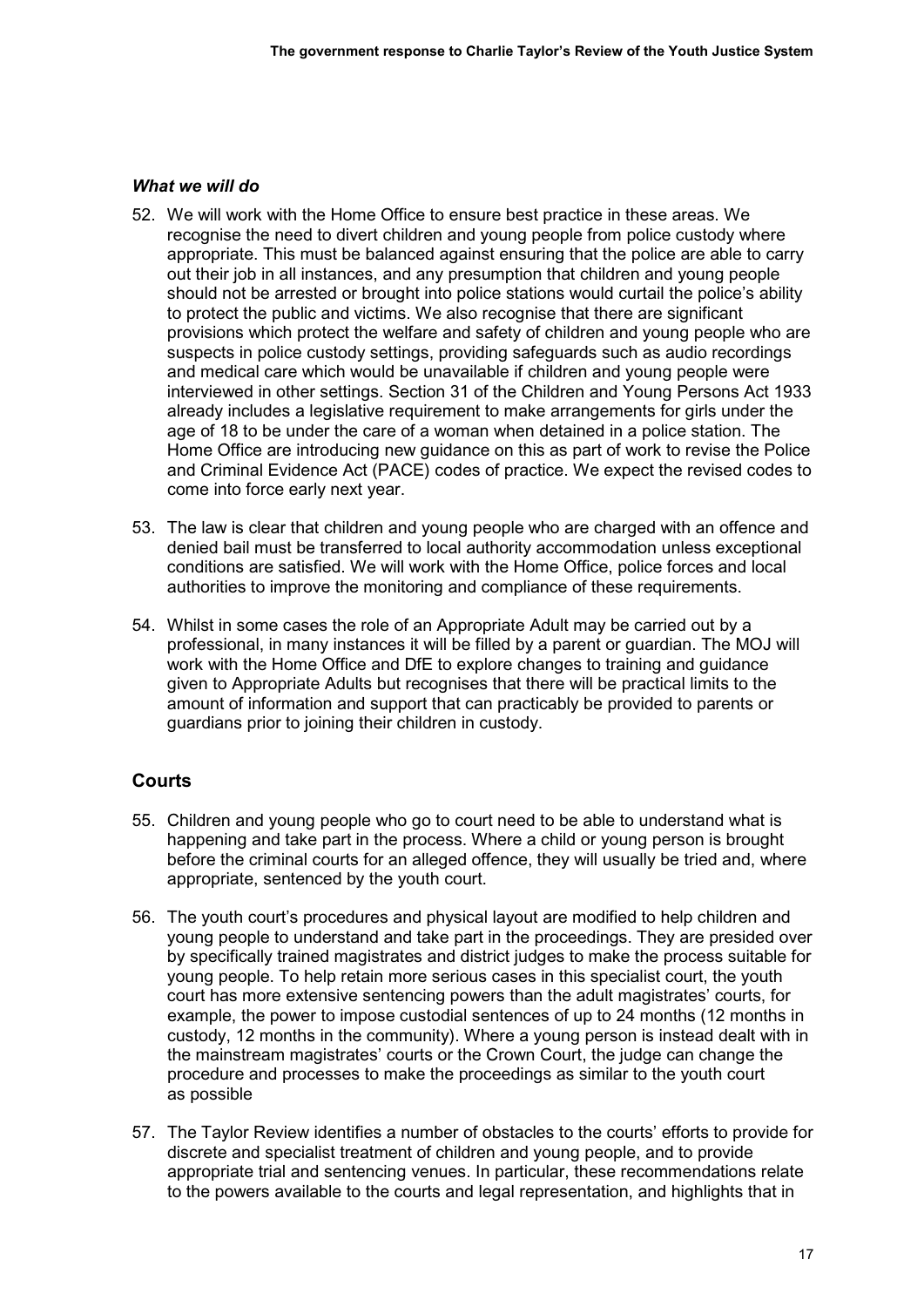the Crown Court, the weight of process and procedure does not sit easily with the needs of children and young people.

- 58. The Review recommends reforms in a number of areas:
	- The support available to young defendants in criminal proceedings so that they are accompanied by parents, guardians and carers as appropriate and are represented by advocates with experience of working with children and young people, knowledge of youth justice legislation and the right training and skills.
	- Measures to alter the way that children and young people are dealt with in court both in terms of how cases are listed and through retaining more cases in the youth court rather than sending them to the Crown Court.
	- Improving the protections available to young defendants so that youth reporting restrictions can apply throughout the youth justice system and can assist rehabilitation for longer.

- 59. In September of this year, the Lord Chancellor, Lord Chief Justice, and the Senior President of Tribunals published a joint statement on their shared vision for the future of Her Majesty's Courts & Tribunal Service. As part of our reforms, we want to ensure that the court process is swift, fair and understandable for those children and young people charged with an offence.
- 60. As a result we are working to simplify the system to make sure that criminal offences are dealt with in the most proportionate and appropriate way, whilst guaranteeing a fair hearing. This is particularly important work as the declining number of children and young people on the criminal courts' caseload poses logistical challenges as the frequency of sittings of the youth court declines.
- 61. In particular we are making changes to the way cases progress through the criminal courts. By moving more services online and making greater use of video technology, we will reduce the number of times that a young person and their parent or guardian needs to travel to court. Young defendants will still ordinarily appear in person in court for trial and sentencing hearings given the importance of their engagement with, and participation in, proceedings. We will ensure defendants, parents, guardians or local authority representatives are more efficiently notified of expectations to attend trials and sentencing hearings.
- 62. We are also committed to supporting vulnerable and intimidated victims and witnesses, including children, when they give their evidence. This is why we are rolling out recorded pre-trial cross-examination from 2017, allowing witnesses to record their cross-examination in advance of the main trial so they do not need to attend in person. We have also established over 20 remote live-link sites across England and Wales so that vulnerable and intimidated witnesses can choose to give their evidence away from the court building.
- 63. In 2015 a high proportion (68%) of young people remanded securely in the magistrates' courts and sentenced did not receive a custodial sentence. Greater use of video technology will provide the opportunity for initial remand hearings to be dealt with by the youth court rather than the mainstream magistrates' courts, as can often occur now. These initial remand hearings may therefore benefit from the expertise of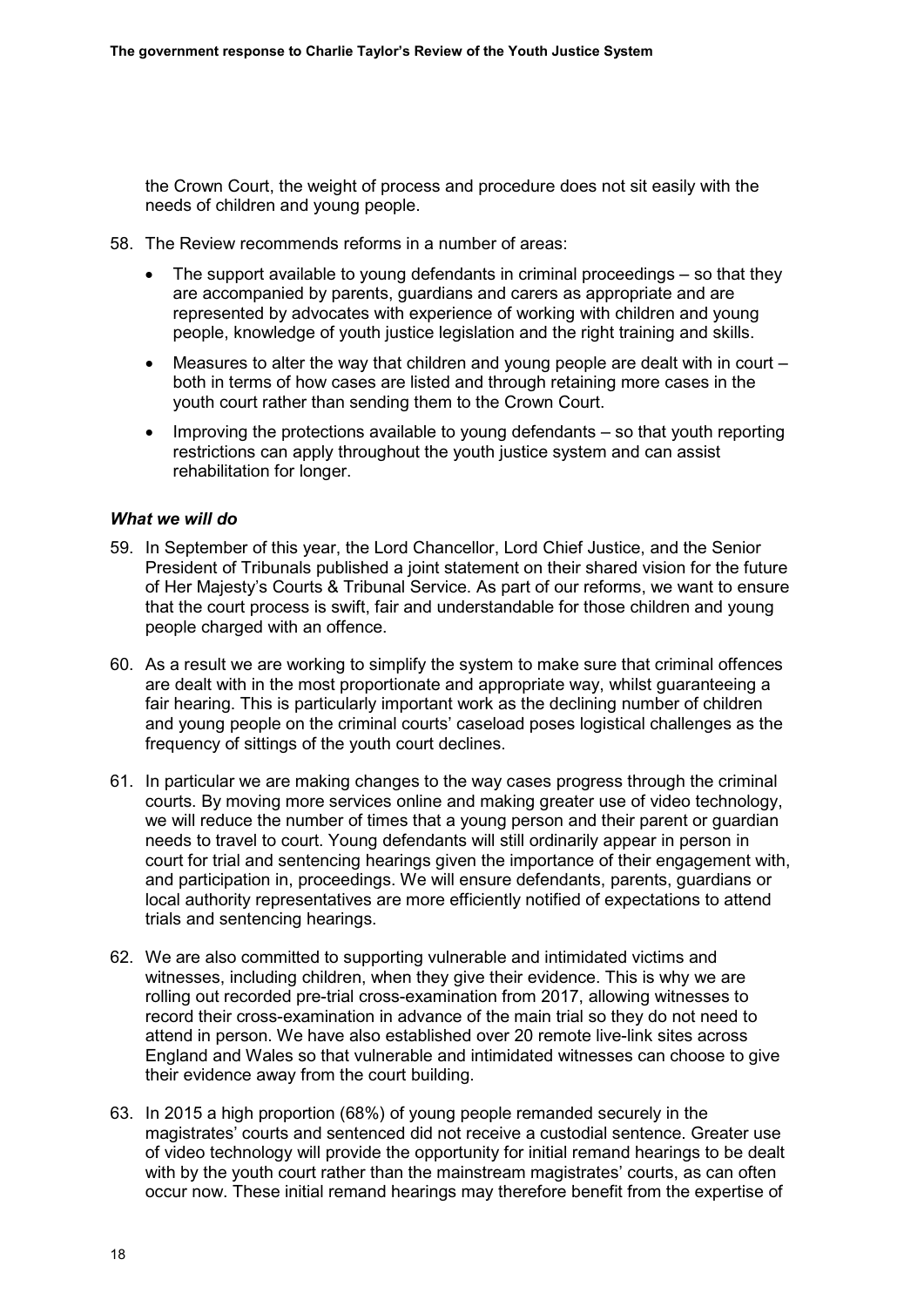judiciary and court staff specifically trained in the separate and distinct youth remand framework.

- 64. We share the Taylor Review's concerns about legal representation in the youth court and welcome the recent steps taken by the Bar Standards Board and Solicitors' Regulation Authority to improve the training available on youth cases. We will give consideration as to whether there should be further assistance available to young people in court.
- 65. We understand the concerns raised by the Taylor Review (and previously by Lord Carlile and others) as to the appropriateness of the Crown Court to hear some youth cases. However, moving more cases out of the Crown Court into the youth court raises significant questions over, for example, access to jury trial. We will therefore discuss these issues with the judiciary and other interested parties.
- 66. We also note the Taylor Review's concern that information published during criminal investigations revealing a young person's identity can undermine a statutory youth reporting restriction applying during criminal court proceedings; and that publication of their identity once they have reached 18 years of age can detrimentally affect rehabilitation into adulthood. It is clear that further expanding the youth reporting restrictions framework raises the significant issue of open justice, which is vital in ensuring fair trials and in maintaining the confidence of the public in the criminal justice system. We will discuss these proposals with interested parties, including the Home Office, media and youth justice interest groups in order to better understand the case for change and consider the appropriate way forward.

#### **Sentencing**

- 67. The sentencing framework for children and young people is different to that for adults. The judge or magistrate in any given case must have regard, among other things, to the principal aim of the youth justice system – to prevent offending – and the sentence given should support that aim.
- 68. Sentences given to children and young people should address the reasons for their offending:
	- Referral Orders can be given where young people plead guilty to an offence. They are referred to a panel of two trained community volunteers and a member of the youth offending team for a minimum of three months and a maximum of twelve months.
	- The Youth Rehabilitation Order, introduced in 2009, provides a menu of 18 requirements for the court to choose from (such as education, activity or curfew requirements). This also includes two high intensity alternatives to custody (intensive supervision and surveillance and intensive fostering).
	- Custodial sentences are available for the most serious and prolific offenders. The main custodial sentence for children and young people, the Detention and Training Order, is intended to equip them with the education, skills and training they need to prevent future offending.
	- For the most serious offences, Crown Courts can sentence children and young offenders aged 10 to 17 to long term sentences and to life imprisonment (Detention at Her Majesty's Pleasure).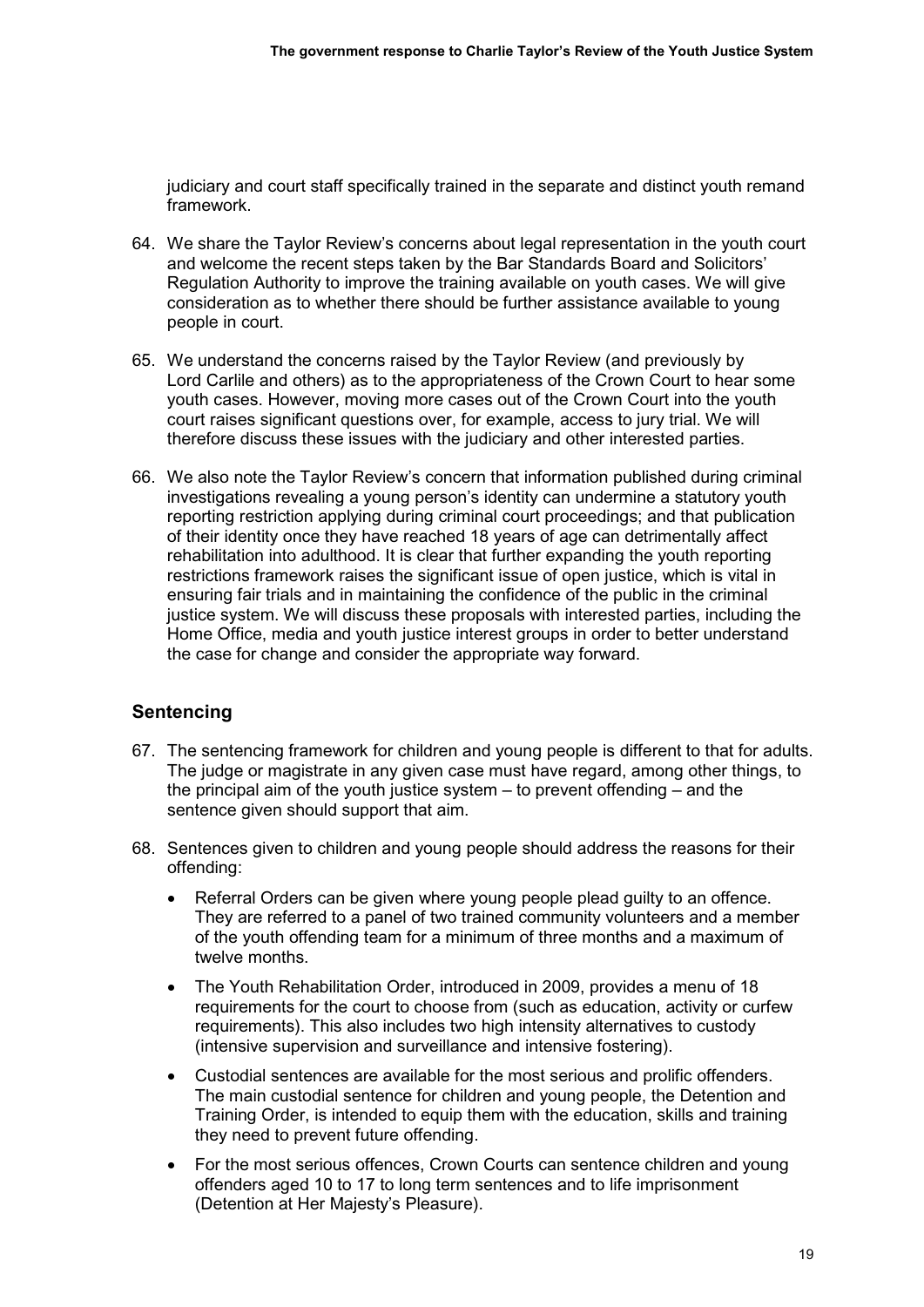- 69. Sentencing young people is a complex process. The court must consider the seriousness of the offence and the principal aim of the youth justice system whilst balancing the welfare of the child with the need to ensure that the public and victims are protected. The pre-sentence report prepared by the local YOT is important in the court's decision on the most appropriate sentence.
- 70. The Taylor Review recommends taking a more holistic approach to sentencing, taking into account not just factors relating to the particular offence but also things that underlie that behaviour, taking steps to address them through a flexible process.
- 71. Legislation already requires those working in the youth justice system to consider the welfare of the child. There is also legislation and guidance around factors to take into account when sentencing, with custody being a last resort. We agree with the Taylor Review that sentencing must help young people to get the interventions they need to help reform their lives and prevent reoffending, and that the role of the judiciary in this could be further strengthened.
- 72. The Taylor Review recommends separating the process of establishing guilt and passing a sentence with the establishment of Children's Panels to take on the sentencing functions of the youth court and set a flexible plan to address children and young people's behaviour. This would represent a radical new approach to managing children who offend, and there are a range of legal and practical issues which would need to be considered in the design of such a system.
- 73. However, we support the principles underpinning this recommendation, which can be described as:
	- Strengthening the involvement of courts and magistrates with children and young people who offend.
	- Strengthening the management of young people serving sentences in the community so that custody is used as a measure of last resort.
	- Holding both children and young people and those responsible for supporting and caring for them to account.
	- More flexible use of sentences which better address the factors that increase the risk of offending and potentially the wider welfare needs of children and young people.
	- Adopting, where possible, the characteristics of a problem-solving approach.
- 74. The Taylor Review also recommends restricting the availability of short custodial sentences so that when children and young people are sentenced to custody, establishments have enough time to work with them to reduce the risk of them reoffending in the future. While we recognise that a short period in custody can disrupt the life and education of a young person without necessarily giving those running the custodial establishment long enough to make meaningful progress with them, there is a risk of creating perverse incentives. We want to work with the judiciary and youth justice professionals to better understand these risks and to improve the overall effectiveness of the youth sentencing framework.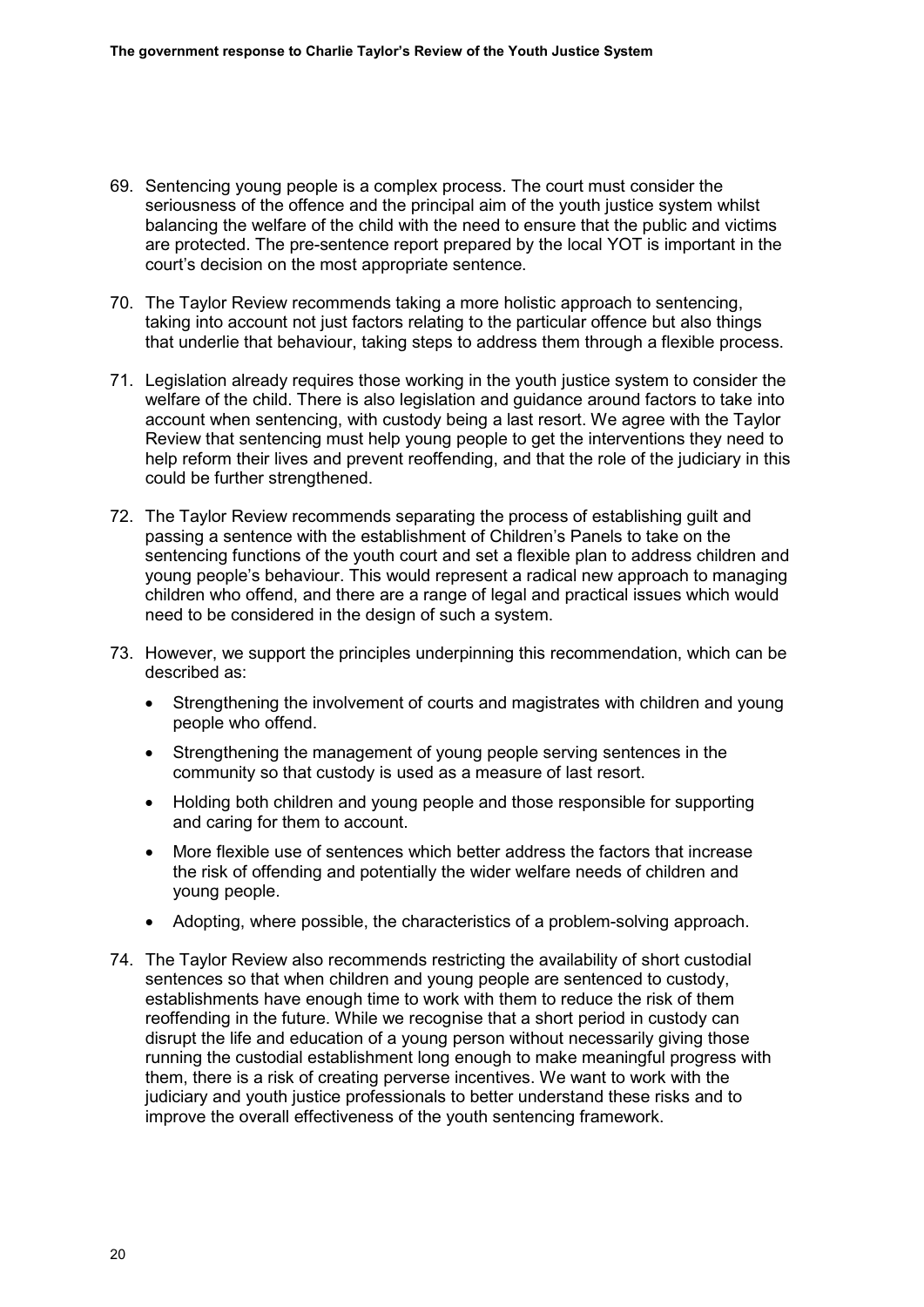#### *What we will do*

75. We will work with judges, magistrates, YOTs, the YJB and other stakeholders to develop our approach to sentencing reform. In particular we will explore how we can further integrate the Taylor Review's principles into the current framework.

#### **Criminal Records**

76. The Taylor Review recommends that the MOJ and Home Office should develop a distinct approach to how childhood offending is treated by the criminal records system and to consider the balance between the long-term consequences of receiving a criminal record and the need to protect the public and employers from risk and promoting the reintegration and rehabilitation of young offenders.

#### *What we will do*

77. We recognise that criminal records in childhood can impact on future life chances. However, there are a number of cases before the courts in relation to disclosure policy as it currently stands. We also look forward to the findings of the current inquiry being carried out by the Justice Select Committee in this area. We intend to work with the Home Office to consider these and the Taylor Review's recommendations more fully following the Court's judgment.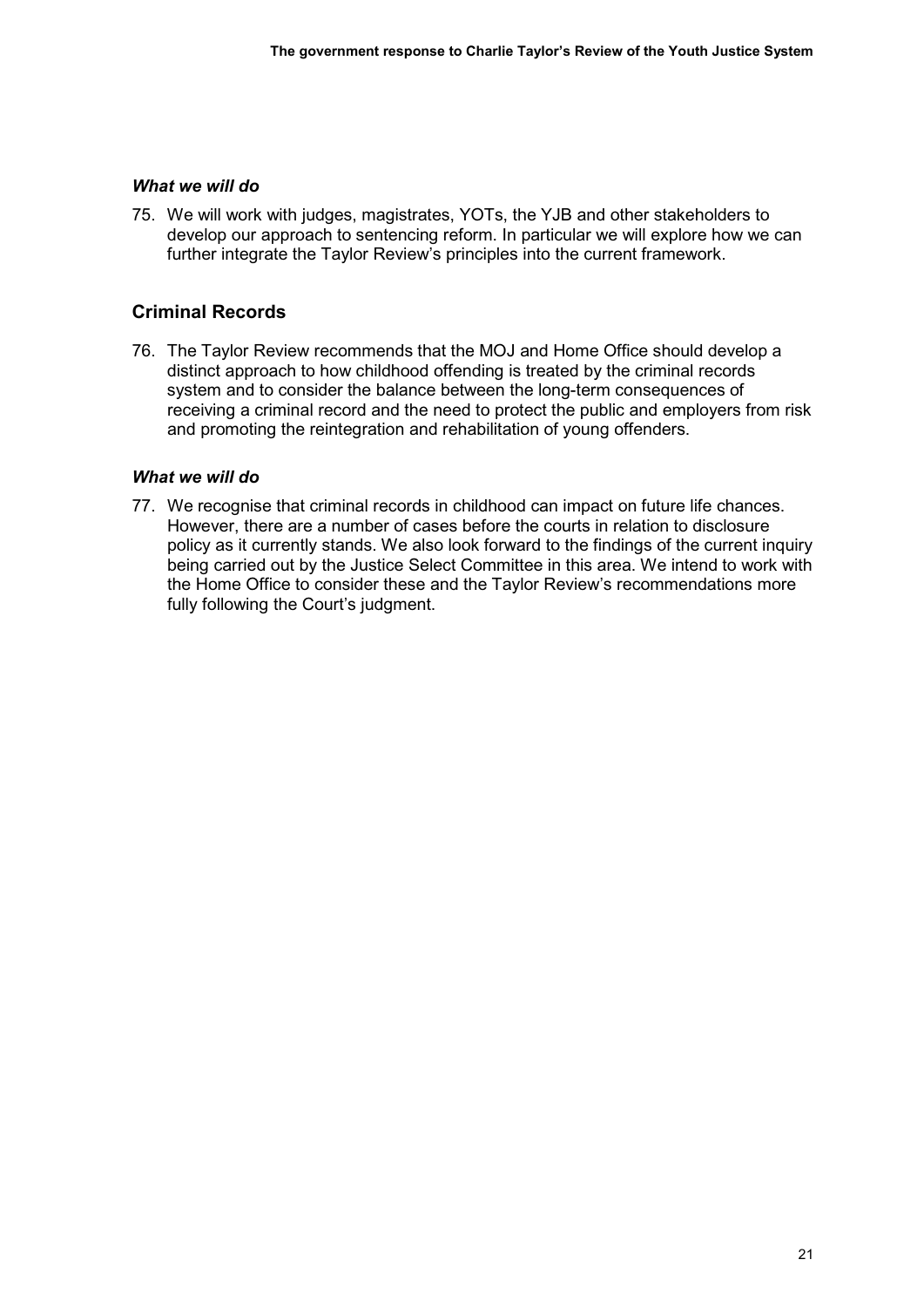# **Chapter 3: Improving youth custody**

The use of custody has fallen markedly but it will always be needed for the small number of children and young people who commit very serious crimes and present a high risk to the public.

Although the numbers of young people in custody has declined those that remain are often violent, with serious problems. Rates of violence, self-harm and restraint are too great and the reoffending rates of those leaving custody are unacceptably high.

We will take decisive action to tackle violence and improve outcomes for children and young people in custody.

We will:

- Put education and health at the heart of youth custody. We will develop a new pre-apprenticeship training pathway that will start in custody and ensure that all children and young people are in education, training or employment on release.
- Empower governors so that they can better help to reform young people.
- Boost the numbers of staff on the operational frontline in Young Offender Institutions (YOIs) by 20%.
- Introduce a new Youth Justice Officer role so that we have more staff specifically trained to work with young people. These officers will be trained on the job or recruited with experience of youth work, social work or teaching.
- Each young person will have a dedicated officer who is responsible for challenging and supporting them to reform. There will be one officer for every four young people to enable the right level of support. They will work with them on a personal plan to drive improvements in their behaviour, education and health.
- Develop additional specialist support units with a higher staff to young person ratio to provide enhanced psychological support and guidance to the most challenging and vulnerable young people.
- Develop two 'secure schools' one in the North and one in the South working closely with DfE and in line with the principles set out in The Taylor Review.

Private sector STCs and Parc YOI are managed and held to account under detailed contracts with annual performance agreements. We want our custody reforms to apply in as similar way as possible to these establishments and we will work with them closely to apply the changes we propose.

SCHs already provide a more integrated approach to working with children and young people but we will continue to work closely with the DfE to ensure that the most vulnerable young people sentenced to custody and placed in SCHs are held in a safe, secure and supportive environment.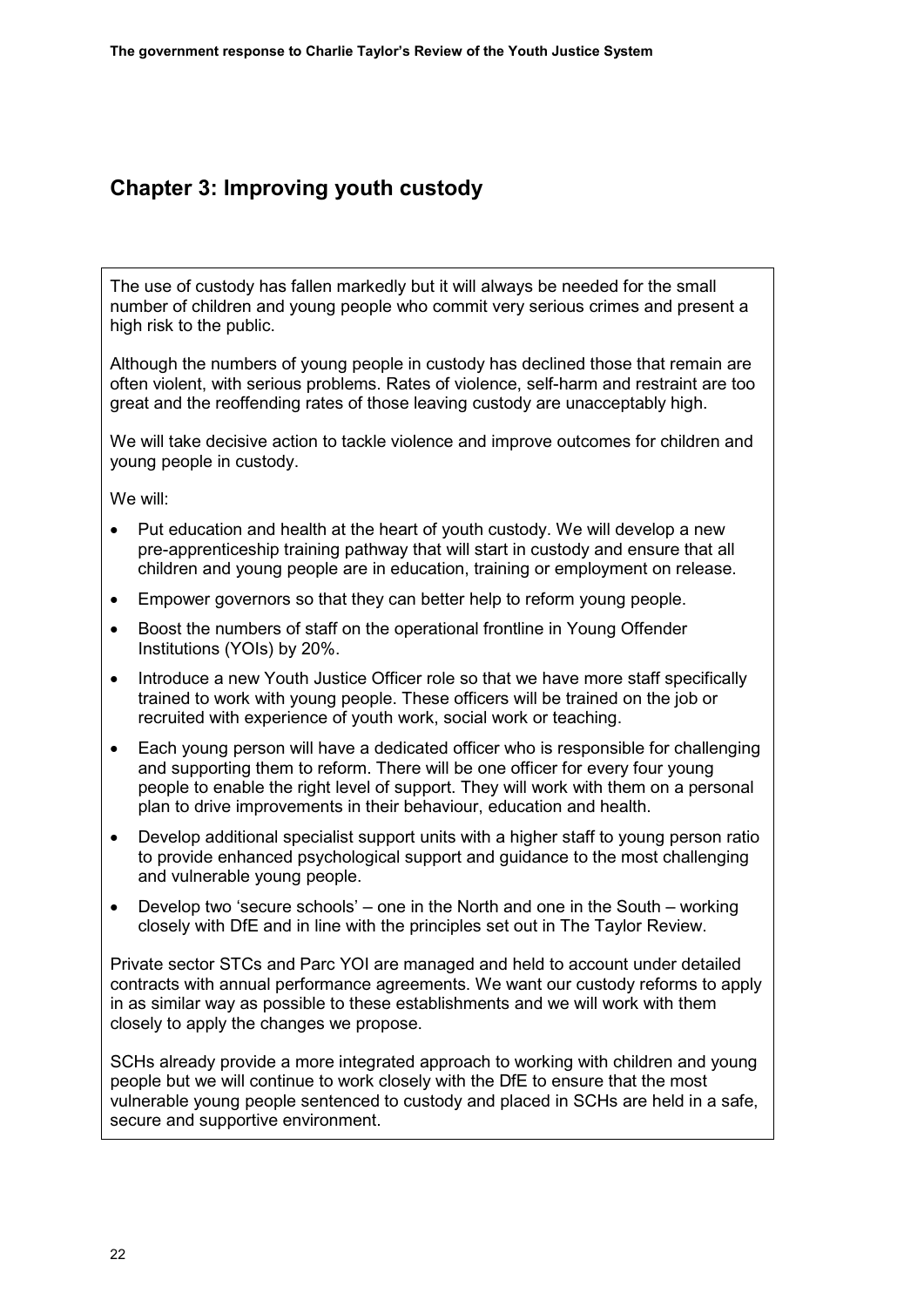- 78. The youth secure estate is distinct from the adult prison estate and consists of three types of establishment. The YJB makes placement decisions using the information provided by key stakeholders at the point of custody taking account of young people's individual risks, needs and the resources available:
	- **Young Offender Institutions (YOIs):** These have between 60 and 340 places. The public sector YOIs are similar to adult prisons in design and accommodate 15–17 year old boys. There are currently just under 900 places in five YOIs overall. Four YOIs are operated by NOMS, and one (YOI Parc in Wales) by G4S. YOI Parc is a discrete 60 place unit on the same site as the adult prison.
	- **Secure Training Centres (STCs)**: These are smaller purpose built establishments designed to accommodate between 60–80 boys and girls aged 12–17. STCs have a higher staff-to-young person ratio compared to YOIs and are used to accommodate more vulnerable young people. There are currently about 220 places across three STCs. Two STCs are run by private providers: G4S at Oakhill STC and MTC NOVO at Rainsbrook STC. Medway STC is run by NOMS.
	- **Secure Children's Homes (SCHs)**: These establishments have a high ratio of staff to young people and are small facilities of between 7 to 38 beds. They are designed to accommodate boys and girls aged 10–17 who are assessed as being particularly vulnerable. They are operated by local authorities or run by providers on their behalf. The YJB currently commissions 117 places in SCHs to hold young people sentenced or remanded to custody.
- 79. The number of children and young people in custody has decreased substantially over the last decade from 2,900 in 2007/8 to approximately 900 under 18s in our estate now. This has allowed the YJB to decommission 22 sites (from 38 to 16) and a 64% reduction in the number of commissioned beds from 3,500 to 1,240.
- 80. As the number of children and young people in the system has reduced, the characteristics of those sentenced to custody have changed.
	- There are fewer girls and 10–14 year olds in custody. As of September 2016 there were only 27 girls and 36 10–14 year old boys in custody.
	- There has been an increase in the proportion of BAME young people in custody. The number of young people of 'White ethnicity' declined from 68% to 58% between 2009/10 and 2015/16.
- 81. The Taylor Review identifies problems in delivering appropriate support to children and young people in YOIs and STCs. In particular the Review is concerned that they can be too large, too focussed on security (rather than the education and welfare of young people) and that governors have insufficient freedoms to recruit and train the right cadre of staff to work with children.
- 82. Children and young people in custody can be a high risk to the public but also be very vulnerable:
	- 37% of boys in YOIs in 2015/16 had been in care.
	- 86% of boys in YOIs in 2015/16 reported having been excluded (either temporarily or permanently) from school in the past.
	- Around 45% were recorded as having SEN without a statement at the end of Key Stage 4. For those on custodial sentences less than 12 months, 28% had a SEN with a statement (*figures based on characteristics from academic year 2012/13*).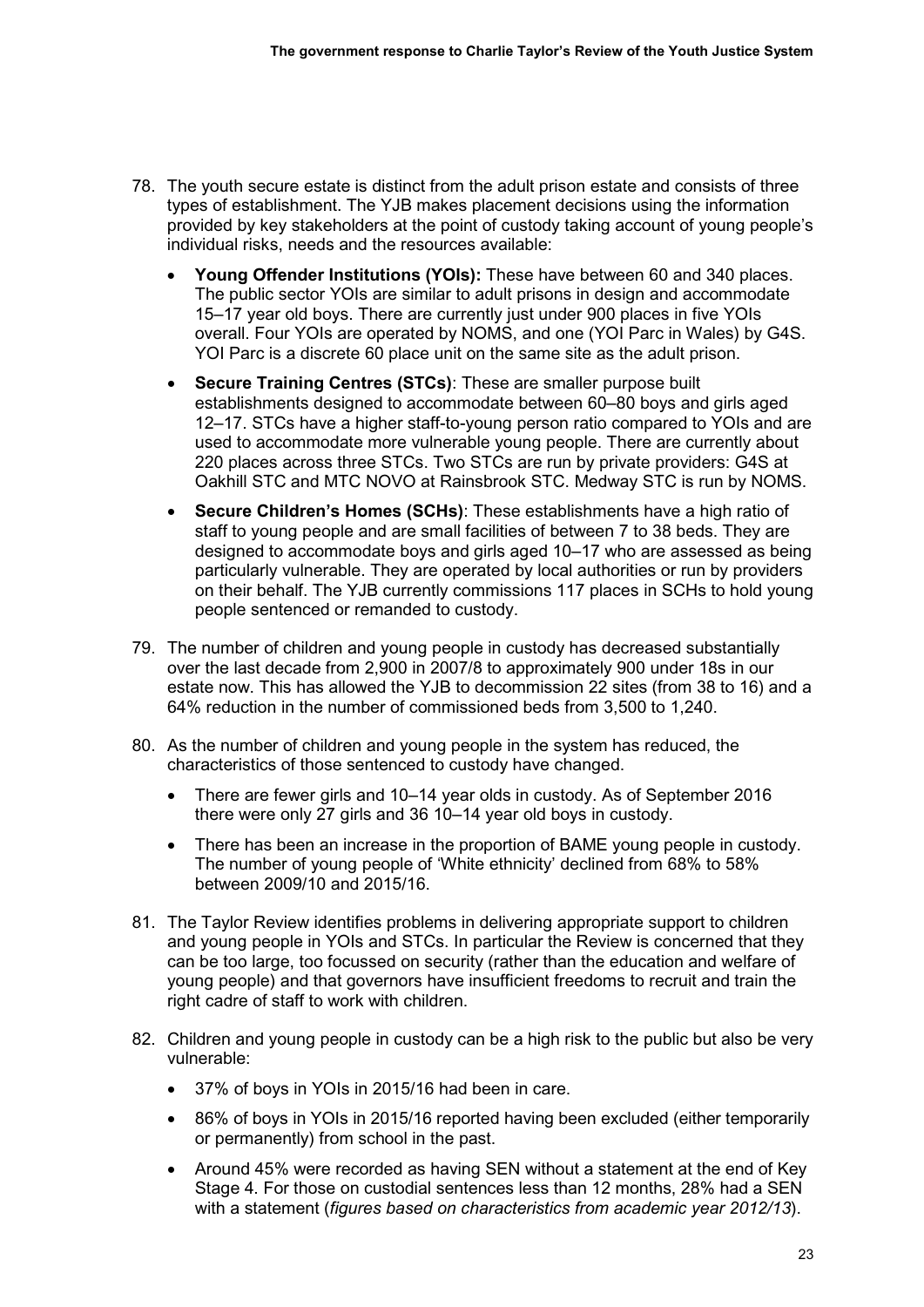- 83. Violence in the youth custodial estate is of serious concern:
	- The proportion in custody for violent offences, robbery and sexual offences increased from 54% in 2009/10 to 68% in 2014/15.
	- In 2014/15, there were 16.2 assaults per 100 young people in custody per month.
	- Between 2009/10 and 2014/15, rates of assaults per 100 young people in custody per month increased by 79% and, over the same period, rates of self-harm per 100 young people in custody per month have increased by 46%.
	- HMIP reported that in the last 12 months there was a significant increase in the proportion of boys in YOIs who reported being victimised by other detainees (35% in 2015/16 compared with 26% in 2014–15) or members of staff (32% in 2015/16 compared with 25% in 2014–15).
- 84. The proven reoffending rates of children and young people released from custody remain unacceptably high:
	- Post-release from custody, the re-offending rate for young people is 69% compared to 45% for adults.
	- Of all young people released from custody, 35% will be sent back to custody for the first offence they commit within 12 months after release.
	- The re-offending rates for those on short custodial sentences are the highest in the criminal justice system: of those released from a sentence of less than or equal to 6 months, 78% re-offended within a year.

#### **Improving education and supporting young people into apprenticeships, training and employment on release**

- 85. Children and young people in custody have high levels of educational need. A recent data matching exercise between MoJ and DfE showed that for those sentenced to custody in 2014:
	- 1% of those sentenced to less than 12 months achieved 5 or more GCSES (or equivalents) graded  $A^* - C$  including English and Maths. The equivalent figure for those sentenced to custody for 12 months or longer was 7% (figures based on results from academic year 2012/13).
	- At the end of Key stage 2 (age 10/11), 47% of those sentenced to custody for less than 12 months achieved the expected level in Maths. Over half (56%) achieved the expected level in reading and 28% achieved the expected level in writing (figures based on results from academic year 2012/13).
	- 44% were known to be eligible for Free School Meals at the end of Key Stage 4 (aged 15/16) in academic year 2012/13 (figures based on characteristics from academic year 2012/13).
	- 31% of those sentenced to custody for 12 months or longer were looked after (had been in the care of a local authority) as at 31st March 2014. The equivalent figure for those sentenced to custody for less than 12 months was 27%.
	- 9 in 10 have a previous record of persistent absence from school. Almost a quarter of those sentenced to less than 12 months in custody have been permanently excluded from school.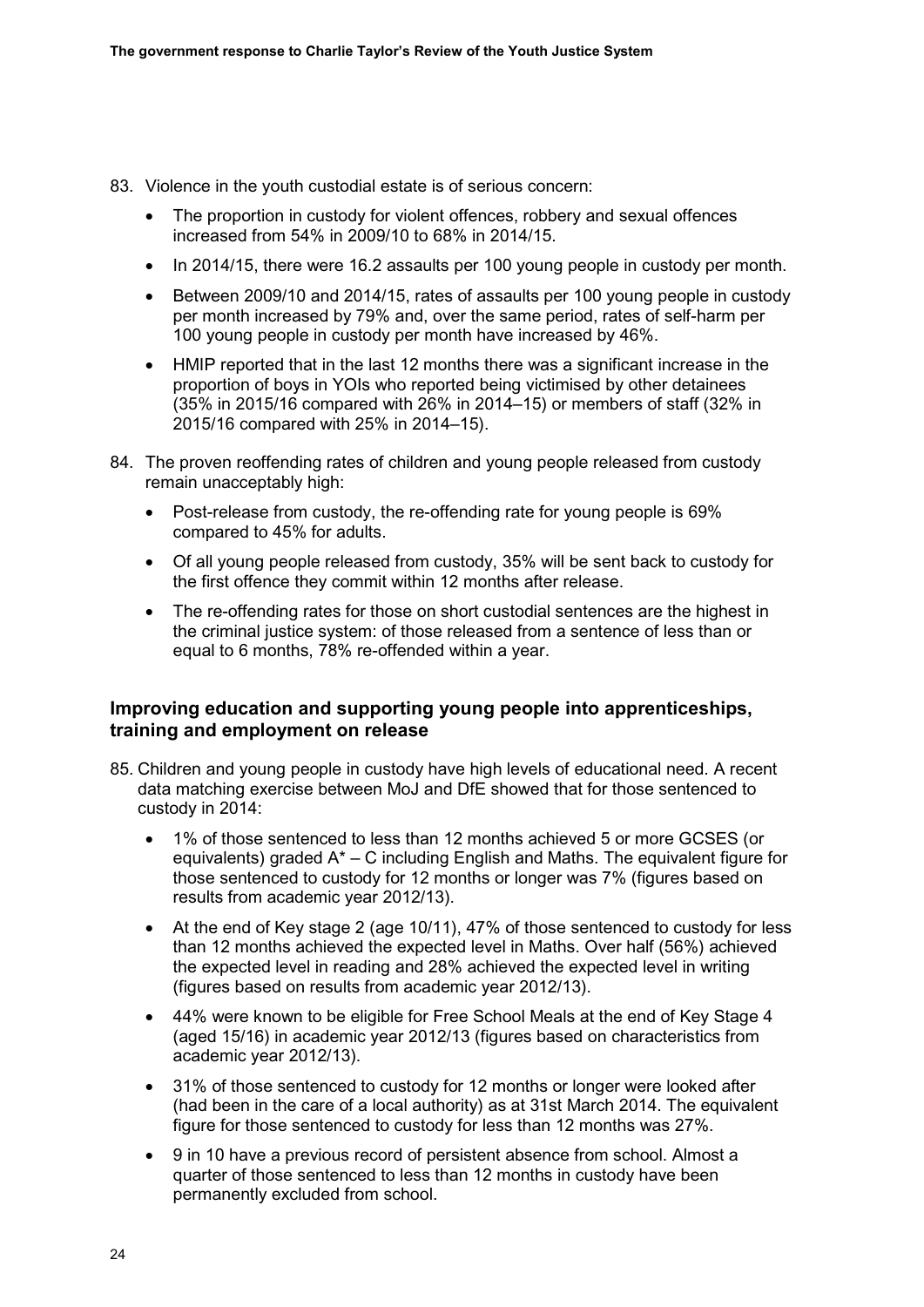86. The Transforming Youth Custody Programme was a recent initiative that sought to increase the amount of education in YOIs. New education contracts which started in April 2015 introduced a requirement for children and young people in YOIs to be provided with 30 hours of education each week including 3 hours of physical exercise.

- 87. The statistics clearly demonstrate the challenging cohort of children and young people in custody, but the high levels of need must not be an excuse for low levels of aspiration. We want children and young people to be fully occupied in education and training throughout the day with a core curriculum focussed on preparing them for employment, an apprenticeship or continued education when they are resettled back into their communities.
- 88. Current education contracts recognise the need to prioritise the teaching of English and maths. These subjects provide the foundation for all other learning and we will measure children and young people's progress in these subjects within our new performance standards. We will work with DfE to design measures that are robust and represent best practice.
- 89. To ensure that governors have the direct authority to hold education providers to account we will transfer contract management responsibility from the YJB to governors and allow them more flexibility to work with providers to decide how education is best delivered to young people in their establishments.
- 90. When children and young people are detained there will be a learning plan for each young person that sets clear goals including what his or her education, employment or training destination will be when he or she leaves the establishment. Our ambition is for every young person to have education, employment or training arranged with as many starting formal apprenticeships when they leave custody as possible.
- 91. We expect children and young people in custody to have access to the same high quality education and training that an apprentice could expect in the community. To enable this we will develop a Youth Custody Apprenticeship Pathway to offer children and young people training opportunities that will count towards the completion of a formal apprenticeship on release. We will build partnerships with employers and education providers to develop pre-apprenticeship training with the expectation that employers will agree to take on young people leaving custody as apprentices for a minimum of 12 months on release.
- 92. The experience of the YJB's Turnaround to Work programme suggests that many children and young people leaving custody will require intensive support to continue progress in education, training and employment on release. Many YOT workers already provide invaluable resettlement support but there are a wide range of voluntary and community partners that provide guidance and mentoring. We will strengthen our partnerships with these organisations to increase the support available for young people leaving custody and provide mentors to help them sustain employment and training.
- 93. The provision of sport and physical exercise as part of a balanced curriculum is important. There is good evidence that physical activity has positive effects for children and young people in terms of increasing self-esteem and reducing anxiety as well as improving their health. We believe there is scope for more innovation in this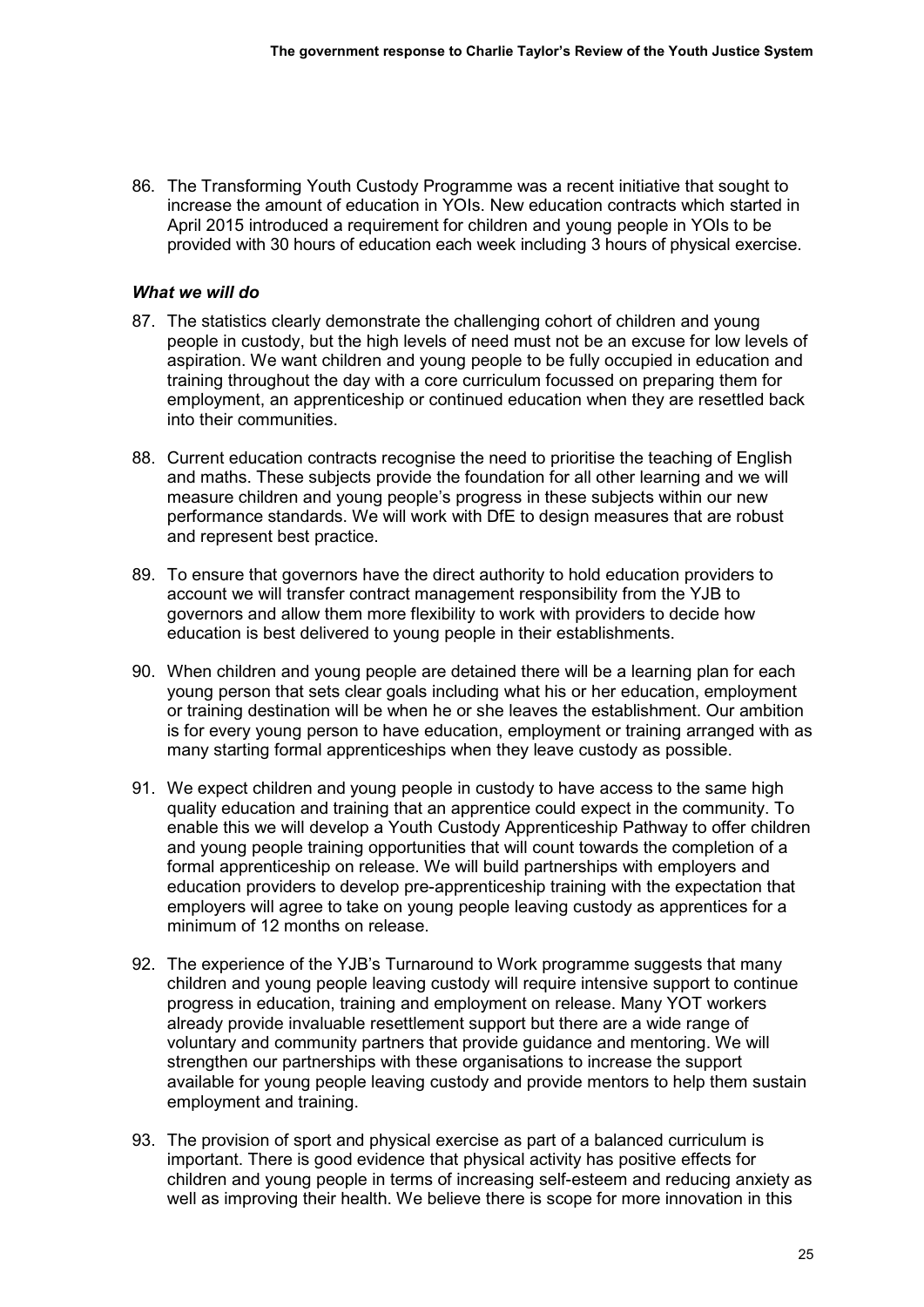area and will encourage governors to develop this part of the curriculum. Wetherby YOI has formed a partnership with Leeds Rhinos rugby club who run sessions one day a week. Wetherby are also training boys as army cadets and working with their education provider to deliver the Bronze Duke of Edinburgh award. At Feltham YOI, Saracens rugby club work with young adult offenders as part of their 'get onside' programme that provides mentoring, builds career aspirations and links young people to local sports clubs on release. We will support governors and providers to develop these initiatives across other establishments.

#### **Improving health**

- 94. A significant number of children and young people in custody have mental health (and other health) issues:
	- 25% of boys in YOIs in 2015/16 reported emotional or mental health problems.
	- In 2014/15 there were on average 7.7 self-harm incidents per 100 young people in custody in the secure estate per month.
	- Young people in custody have disproportionately high levels of substance misuse. In a self-report study of around 500 boys and girls aged 12–18, consumption of tobacco, alcohol and drugs far exceeded estimates of the average for the general population.
	- Studies suggest 60–90% of young people who offend may have communication disorders including problems with speech, language and hearing that will significantly impact upon an individual's functioning.
	- Internationally, the prevalence of ADHD in youth prison populations has been found to be 30%, five times higher than international estimates in the general population.
- 95. Responsibility for the commissioning of health services in the youth custodial estate transferred to NHS England in April 2013. Since then, health services within youth custody have undergone substantial improvements. The development of an evidence based assessment tool and Healthcare Standards for Children and Young People in Secure Settings, have been significant achievements. Data now gathered by NHS England through the introduction of the assessment tool, and through performance indicators, will improve our knowledge about this group of children in the following years. However, there is more to be done to address the health and wellbeing problems of this 'high risk, high harm, high vulnerability' cohort of children and young people.

- 96. Prior to entering a secure setting, these children and young people may have accessed primary health services rarely, meaning that the assessment they now have on entry to the secure estate may be the first opportunity to address, previously undiagnosed, significant health need.
- 97. We will invest in establishments by providing multi-disciplinary Enhanced Support Teams of health and psychology staff who will stabilise young people much more quickly through the provision of specific evidence-based interventions to address their offending (for example interventions to tackle harmful sexual-behaviour, fire setting and violence).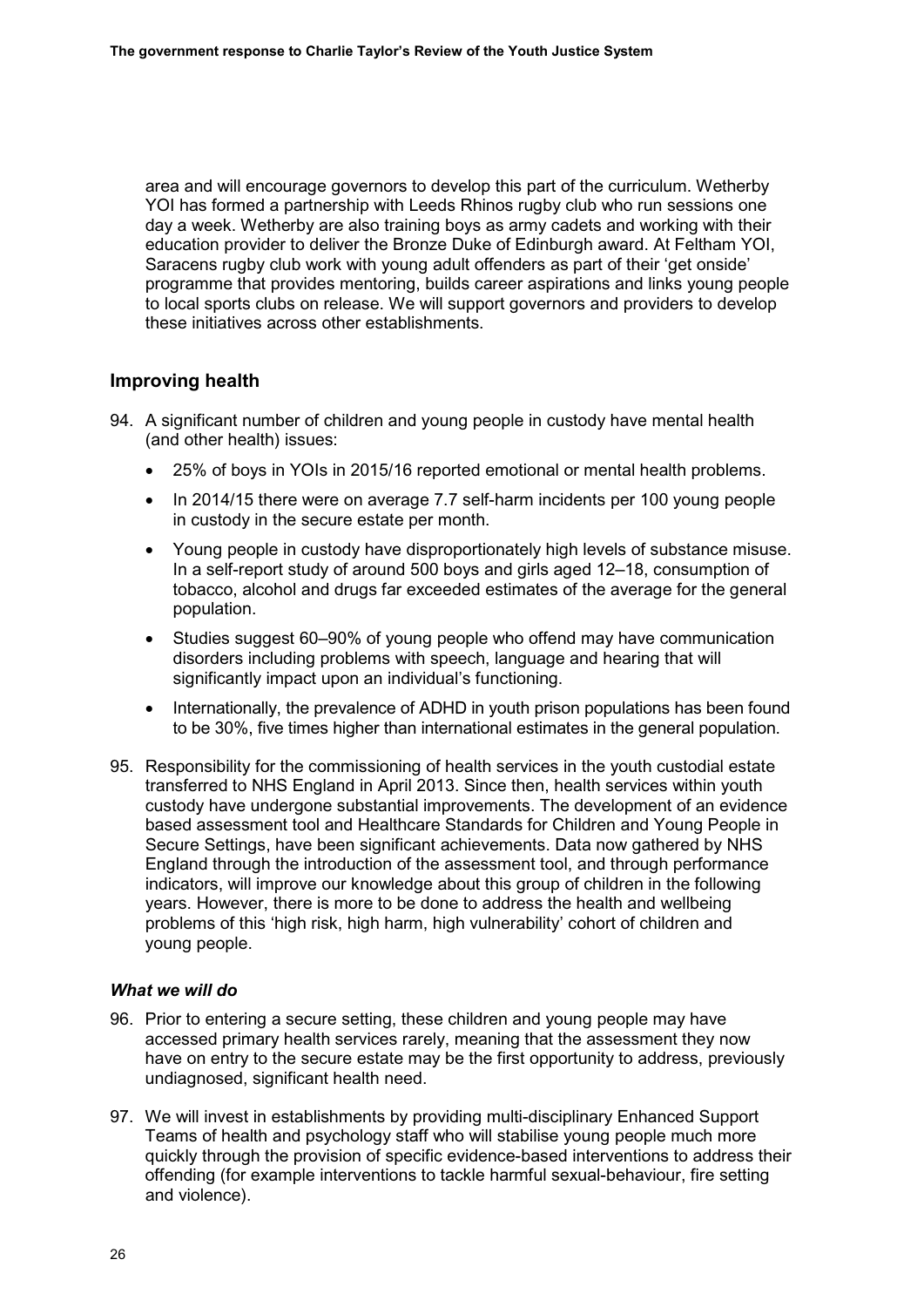- 98. We intend to integrate these Enhanced Support Teams with the 'Secure STAIRS' approach the Department of Health is rolling out across the whole youth custodial estate. This approach is part of a nationwide transformation programme to improve mental health outcomes for children and young people (the Children and Young People's Mental Health Services Transformation Programme). This work will start in SCHs and STCs, and will then be developed in YOIs so that, irrespective of where in England children and young people are located, they receive care built on a consistent evidence-informed approach.
- 99. The key objective of the 'Secure STAIRS' model is to improve consistency in the day-to-day health care of the young people by front line staff. The Department of Health will fund additional specialists to enhance the current health and psychological support. These specialists will train all staff working in custodial settings (officers, teachers, nurses and instructors) on how to recognise and support children and young people with health problems. The intention is for all the different professions to have the same shared understanding of the needs of the child or young person and how to best work with them.
- 100.The provision of health services is devolved in Wales. A replication of the Secure STAIRS model would require the cooperation and investment of NHS Wales and the Welsh Government but a similar approach is underway with regard to training staff at YOI Parc on how to recognise trauma and support child development. We will be working with the Welsh Government and Welsh youth justice providers to learn from their practice as part of our planned engagement work.

#### **Empowering governors and frontline staff**

101.We have many highly capable leaders working in youth custody. But to be effective leaders they need the control and authority to set the direction for their establishments. At present they are held back by a system that is highly complex and centralised. Many services can be poorly coordinated and often designed and commissioned above establishment level. Governors lack the levers they need to make sure that young people receive the right services at the right time.

- 102.In the adult estate we are giving governors the levers, control and decision making authority to turn prisons into places of safety and reform and we will extend this principle to the youth estate so that those running secure establishments are better equipped to reduce violence and address the problems of children and young people in their care.
- 103.Over the course of 2017 and 2018 we will give governors and directors greater authority over accredited programmes, education provision, health services, staffing, budgets and operating policies.
- 104.We recognise that this additional responsibility will require a significant change in the way we expect governors and senior managers to work. In the Prison, Safety and Reform White Paper we set out our intention to develop a comprehensive capability strategy to support our governors and senior managers in making this transition. We will also apply this strategy to governors in the youth estate.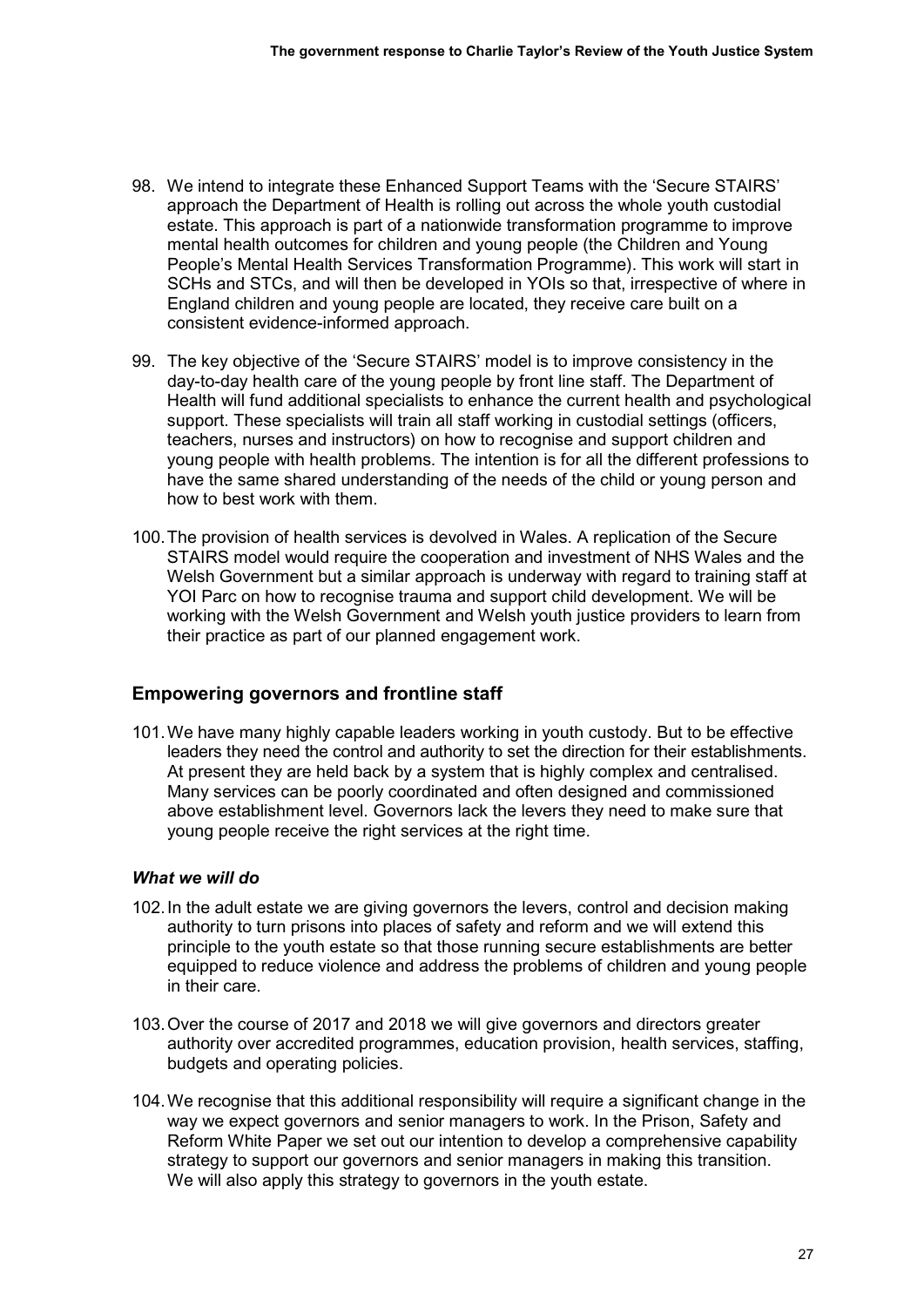105.As we empower governors, we will also hold them accountable for what they deliver. As set out in chapter one we are working with the YJB to develop a new outcomefocussed performance framework for the youth justice system, including youth custody. When this is developed we will use it to hold governors and directors to account for delivering improved outcomes for the children and young people in their care. This will be complemented by a strengthened scrutiny and inspection regime, including a mechanism for inspectorate findings to trigger intervention in the worst cases.

#### **Building capacity and increasing the skills of the workforce**

106.It takes a great deal of skill, sensitivity and dedication to help a young person to reform in difficult circumstances. Many of the staff working in our YOIs and STCs, including custody officers, teachers, psychologists and nurses are role models for those in their care, and can have a huge impact on their lives. We have many talented and dedicated staff working with children and young people across our estate. However, the staffing profile of YOIs and STCs remains heavily weighted towards those whose primary function is security. Recruitment challenges in YOIs and high levels of staff turnover in STCs have also contributed to a workforce which can lack the experience and skills necessary to address the factors that contribute to children and young people's offending

- 107.We will increase the overall numbers of staff and transform the skillset of those working with children and young people in custody.
- 108.We will boost the numbers on the operational frontline in YOIs by 20%. This will ensure we have the capacity in the system to reduce the levels of violence and deliver our reform ambition.
- 109.Separately, we will enhance the skills of those working with young people and create a new specialist Youth Justice Officer role. Some Youth Justice Officers will be recruited externally through a new targeted campaign and others will be developed from within the existing workforce. We want these officers to demonstrate a commitment to reforming young people and to have, or have the capacity to develop, many of the skills found in youth work, social work or teaching. New recruits may come directly from these professional backgrounds, but existing staff will be supported to undertake relevant training to develop the skills necessary to take on this new role. We are in discussions with partners to design the right training offer but it will include opportunities to develop skills in child psychology, understanding when and how to use interventions, working with young people with special educational needs and effective practice in supporting children and young people to desist from crime. In the longer term we would like to see greater movement between custody and the community with practitioners able to work across both disciplines.
- 110.As part of our resourcing plans we will also seek to recruit a significant number of new custodial staff as apprentices. The Prison Safety and Reform White Paper outlined the approach to piloting a new Prison Officer Apprenticeship scheme and we will work to develop a similar approach for apprentices who want to work towards becoming Youth Justice Officers. This scheme will help the apprentices develop the core skills, knowledge and behaviour required to work with children and young people in custody.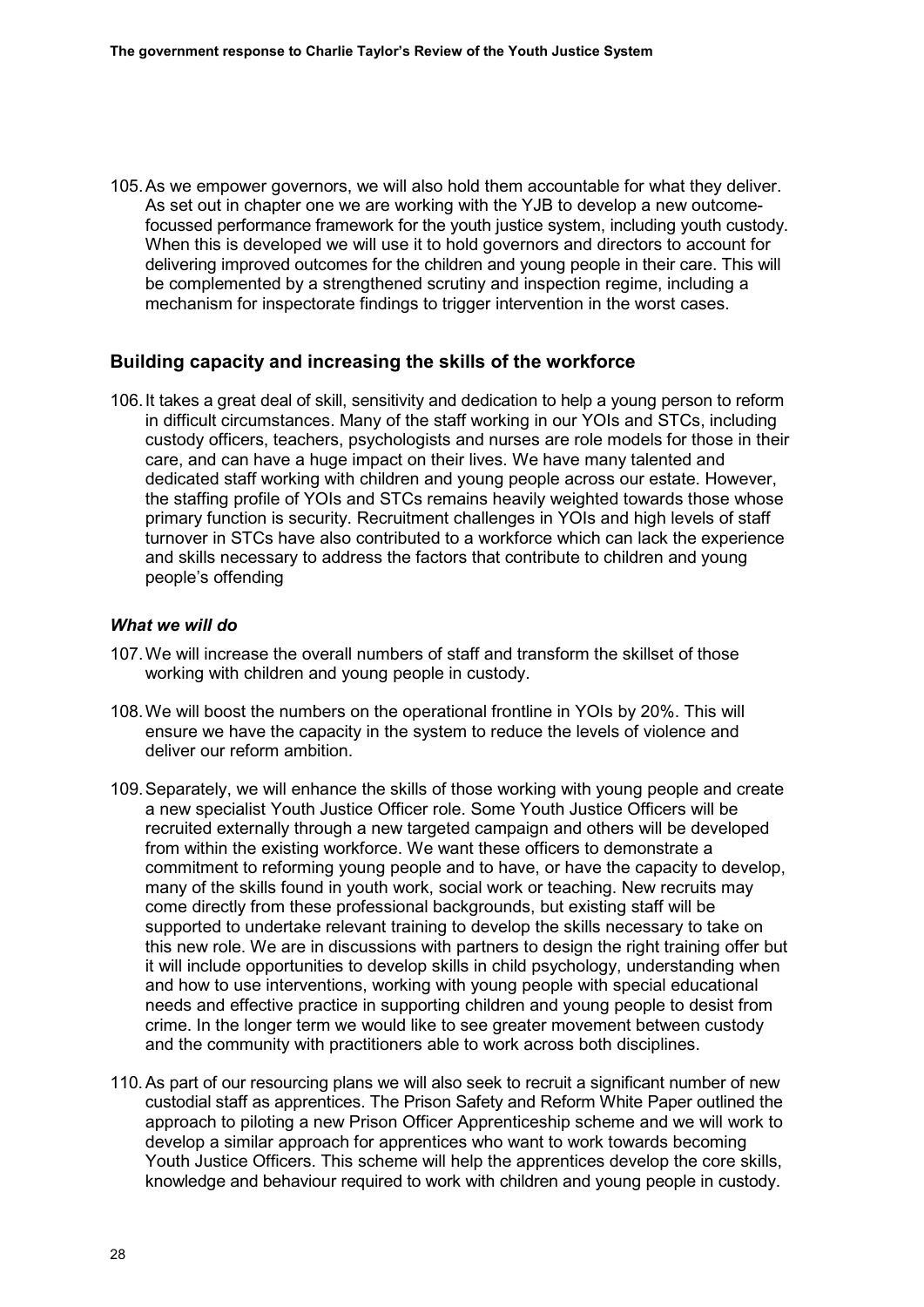- 111.Across all the strands of our workforce strategy we are committed to broadening the ethnic diversity of youth custody staff. We will be targeting currently underrepresented groups through our recruitment strategy and as well as providing appropriate support to existing and new BAME members of staff in post.
- 112.Currently day to day working practices do not always allow staff the space to share their experiences and support each other. We will seek to address this by rolling out a psychologically led peer-to-peer workforce support model that includes a recognition that time must be allowed for staff working in these challenging roles to mentor, reflect and support each other.

#### **A new custody support plan**

113.Currently not all children and young people in custody have the opportunity to regularly discuss their behaviour and goals with a member of staff. We want all young people to have better guidance throughout the time of their custodial sentence.

#### *What we will do*

114.As part of our actions to tackle violence and ensure discipline and good behaviour we will introduce a new custody support plan. Each young person will have a designated personal officer who will work with a maximum of four young people at a time. The officer will meet with the young person within 48 hours of arrival and follow up with weekly meetings. The weekly meetings will provide an opportunity for the young person to talk through problems and set goals relating to behaviour, education and health. The officer will support them to retain and develop positive relationships and refer them to support services where required.

#### **Improving the estate through the development of small units with specialist support**

- 115.Since April 2007, the fall in the number of children and young people sentenced to custody has enabled the decommissioning of 22 sites. This has resulted in a concentration of the remaining young offenders in fewer, more geographically dispersed, establishments.
- 116.Around 70% of the population are now held in just five YOIs. This has reduced flexibility and exacerbated safety problems. Recent research from HMIP indicates being placed further from home meant young people received fewer visits from family and professionals, and that this was also perceived to impact badly on resettlement.
- 117.The reduced number of establishments in the estate has also impacted on the diversity of provision and made it more difficult to address the problems of children and young people with particular needs and vulnerabilities.

#### *What we will do*

118.To enable existing establishments to improve the care of more vulnerable young people in custody we will develop additional specialist support units with a higher staff to young person ratio to provide enhanced psychological support and guidance to children and young people with the most complex problems.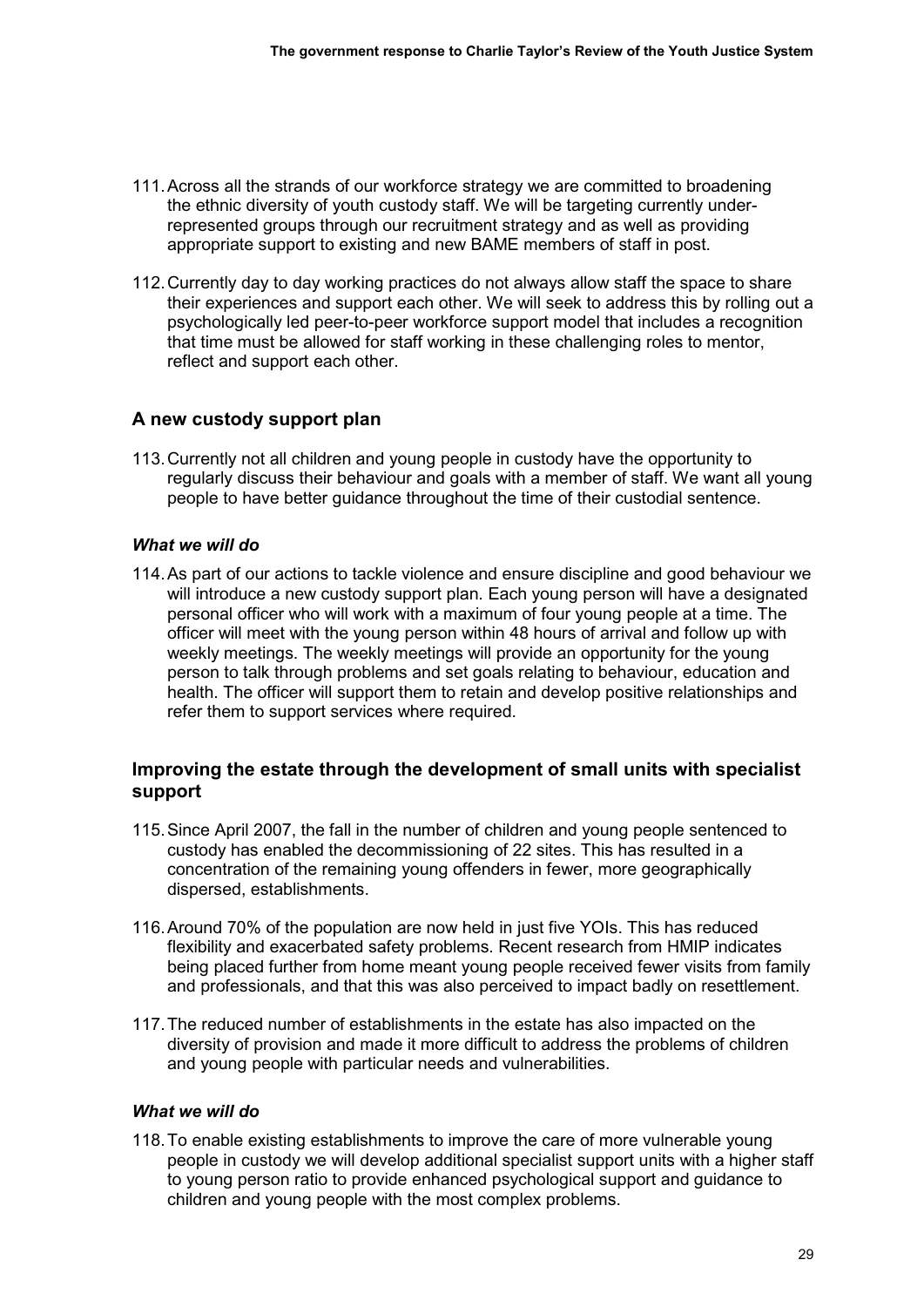- 119.This approach has been notably developed at the Keppel Unit in Wetherby YOI which holds just under 45 boys aged between 15 and 18. Opened seven years ago, the unit is a national resource designed to provide more developed support for some of the most challenging and vulnerable children and young people currently in custody. Keppel has consistently achieved the highest possible inspection ratings. However, its recent performance has slipped and we intend to provide further support to ensure it can refocus on addressing the problems of an especially vulnerable group of young people.
- 120.There is promising evidence to support the benefits of specialist support units. The evaluation of the Keppel unit suggested that children and young people were more likely to agree that staff supported them and were more likely to talk to a member of staff about a problem than those on the YOI main site. There is also evidence from the Heron Unit that was a small custodial unit opened in 2009 to trial an 'enhanced resettlement' approach at Feltham YOI. The evaluation found 84% of young people said their relationships with staff were good; and 74% felt they had better relationships in the Heron Unit than they had previously had in other parts of the YOI.

#### **Developing secure schools**

121.The Taylor Review proposes that YOIs and STCs should be replaced in the longer term by smaller secure schools situated in the regions that they serve. These should be set up, run, governed and inspected as schools, drawing on the expertise and experience of outstanding alternative provision schools (which provide education for children and young people who are unable to go to mainstream schools) and have greater freedoms for their head teachers to recruit staff and commission services.

- 122.We agree with this vision and we will develop two 'secure schools' in strategic locations located close to the communities they serve. Ideally one site will be in the North of England since there is currently no STC provision for young people there, and the other will be in the South. In September 2016, 38% of the youth custody population came from London and the South East. The Welsh Government is responsible for the delivery of education in Wales, and we will work with them to consider how the principles of secure schools may apply in Wales.
- 123.We will place a strong focus on education and health by attracting a wider range of specialist providers and allowing them the freedom to decide how best to deliver their services. We envisage secure schools accommodating children and young people currently detained in YOIs and STCs. SCHs will still be used to accommodate the most vulnerable children and young people.
- 124.We want to create an environment where young people feel able to engage with care, health and education services and make good social, health and educational progress. We want them to be able to make positive progression into sustained education, employment or training placements after leaving custody, with the right Special Educational Needs (SEN) support in place.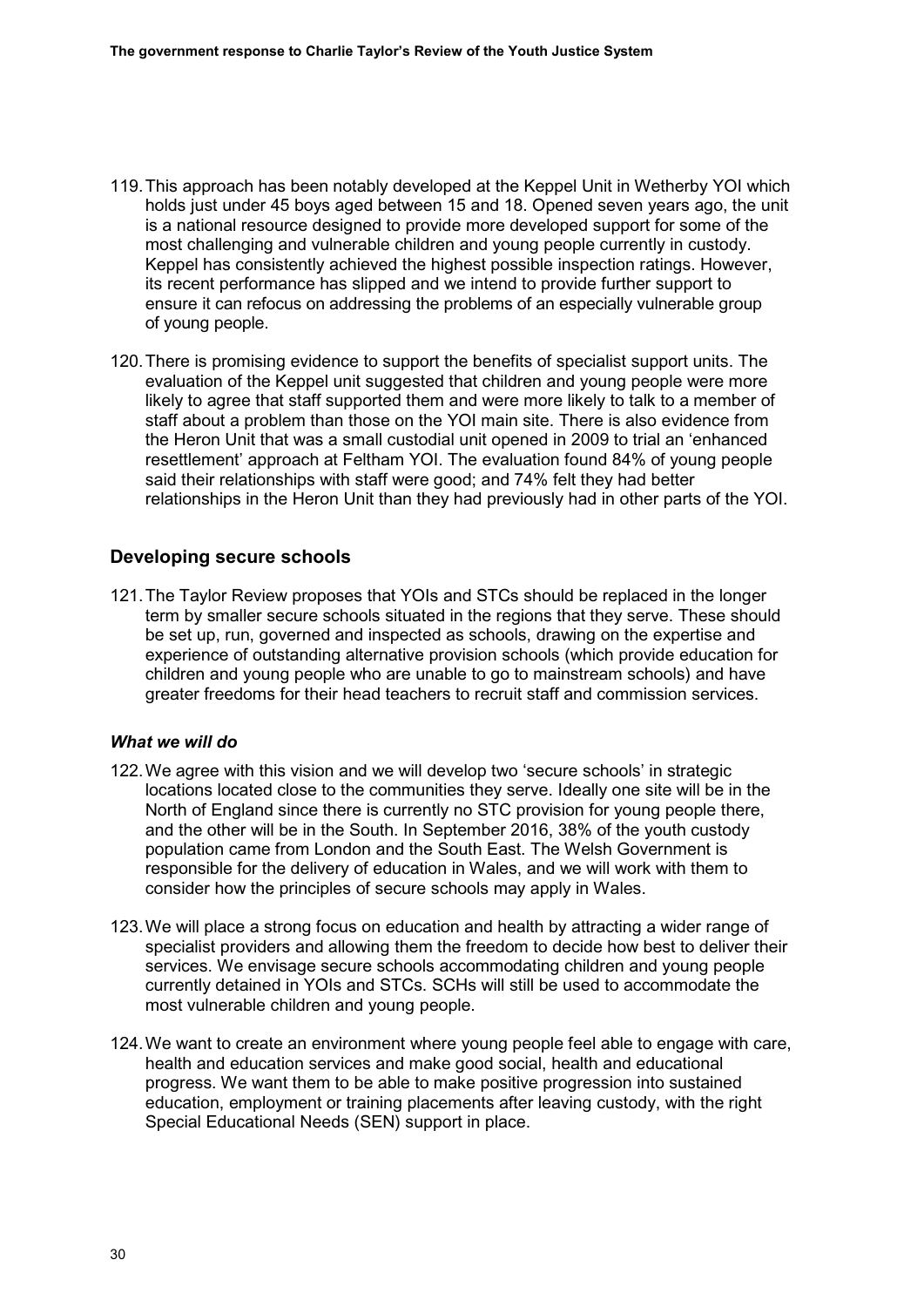- 125.Providers of secure schools will need to recruit, retain and develop a highly skilled and professional workforce with the skills, aptitude and resilience required to work with challenging young people. Within this staffing model, head teachers will have to ensure security needs are properly met but they will have freedom over the recruitment of staff and in designing how the services will be delivered.
- 126.In developing these schools we will work in partnership with the DfE, Department of Health and NHS England along with a range of health, education and care providers, including those with experience of delivering high quality alternative provision schools. These schools will deliver services using an evidence-based approach that includes:
	- Supporting 24-hour care that addresses the social, emotional, educational and development problems of the young people.
	- Carrying out robust assessments which will enable interventions to be properly matched to the offending-related risks of individual young people.
	- Ensuring that the special educational needs of the young people are met, and that teaching takes place in appropriate sized groups, with appropriate staffing and to support and stretch all young people.
	- Working with young people's families.
	- Working effectively with education and other service providers in the community (as part of a multi-academy trust, or through other means) and starting resettlement planning for a young person's release from custody early in their sentence.
	- Integrating mental and physical health support and services into their model.
- 127.To make this vision a reality, we will shortly commence a process of engagement with potential providers to develop the details as to how the pilots will be commissioned and how they will operate.